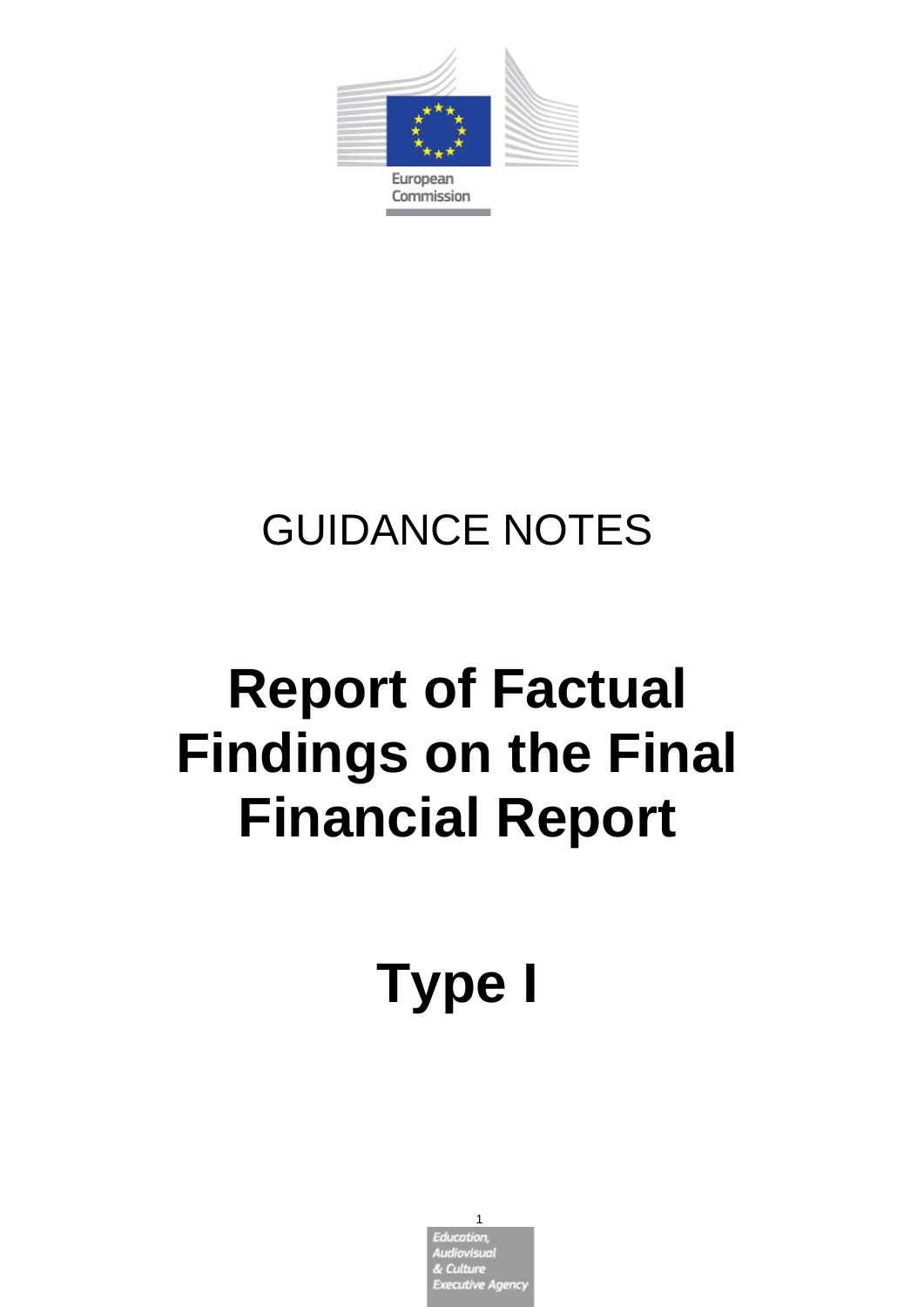| $\mathbf{I}$ . |                                                                      | PURPOSE AND CONTENT OF THE REPORT OF FACTUAL FINDINGS                        |    |  |
|----------------|----------------------------------------------------------------------|------------------------------------------------------------------------------|----|--|
|                | I.1.<br>1.2.                                                         | Auditors eligible to deliver the Report of Factual Findings on the Final     |    |  |
|                | 1.3.                                                                 |                                                                              |    |  |
| II.            |                                                                      | PRACTICAL GUIDELINES FOR THE BENEFICIARY AND                                 |    |  |
|                |                                                                      | II.1. Submission of the Report of Factual Findings on the Final Financial    |    |  |
|                |                                                                      | II.2. Procedures to be carried out for the Report of Factual Findings on the |    |  |
|                |                                                                      |                                                                              |    |  |
|                |                                                                      |                                                                              |    |  |
|                |                                                                      |                                                                              |    |  |
|                |                                                                      |                                                                              |    |  |
|                |                                                                      | II.3.4.                                                                      |    |  |
| III.           |                                                                      |                                                                              |    |  |
| IV.            | ENGAGEMENT LETTER FOR THE REPORT OF FACTUAL FINDINGS                 |                                                                              |    |  |
|                |                                                                      |                                                                              |    |  |
|                |                                                                      |                                                                              |    |  |
|                |                                                                      |                                                                              |    |  |
|                |                                                                      |                                                                              |    |  |
|                |                                                                      |                                                                              |    |  |
|                |                                                                      |                                                                              | 21 |  |
|                |                                                                      |                                                                              |    |  |
|                |                                                                      |                                                                              |    |  |
|                |                                                                      |                                                                              |    |  |
|                |                                                                      |                                                                              |    |  |
|                | Annex 3 - Compulsory report format and procedures to be performed 31 |                                                                              |    |  |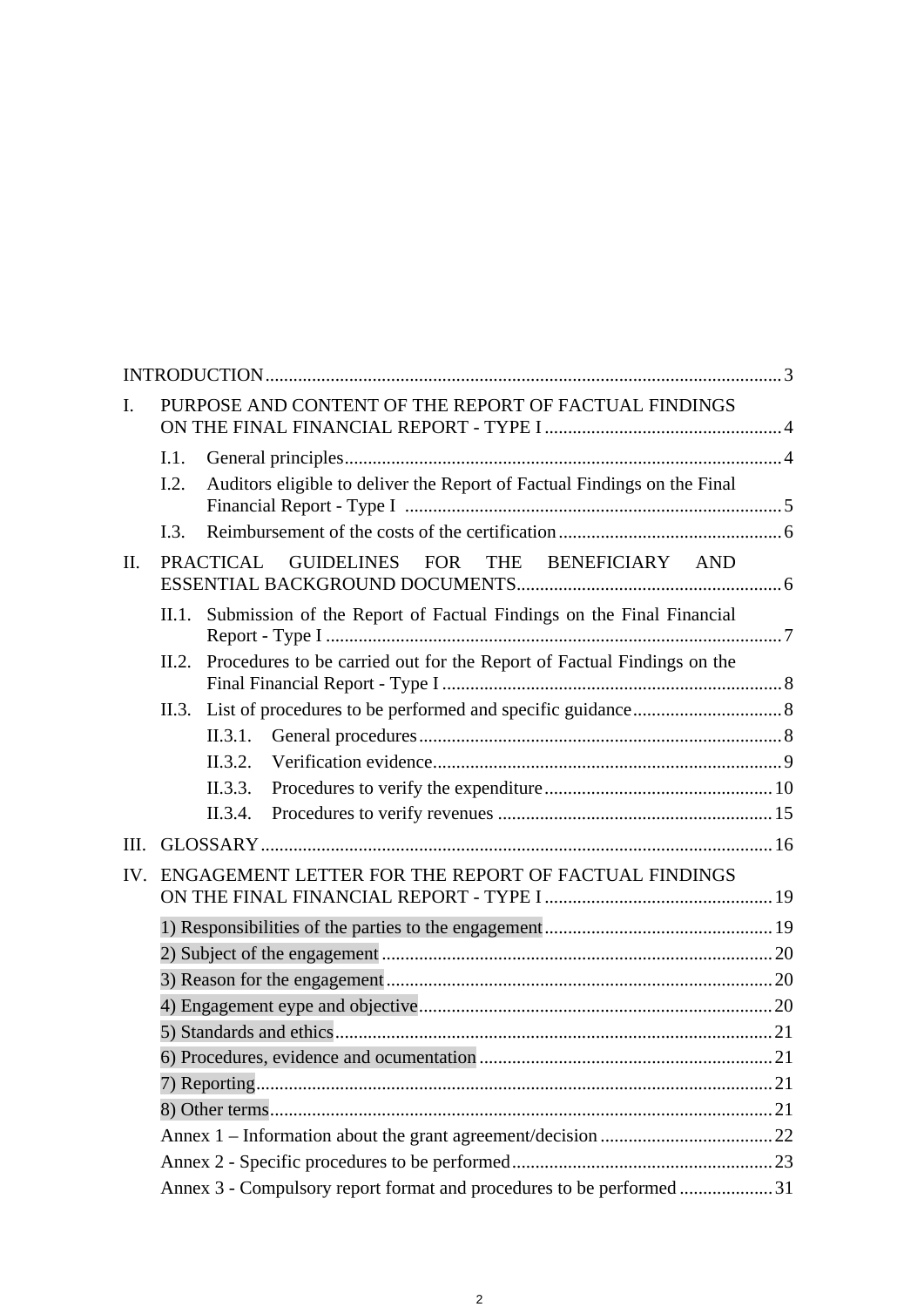#### **INTRODUCTION**

These guidance notes have been compiled to guide beneficiaries of grants from the Education, Audiovisual and Culture Executive Agency (EACEA - hereafter referred to as 'the Agency') and external auditors in the preparation of the Report of Factual Findings on the Final Financial Report - Type I.

The objective of these guidance notes is to give an overview of the requirements and provisions which are of importance in claiming costs for reimbursement and hence in the certification of the Final Financial Report.

This document is composed of four sections:

- Section I: Purpose and content of the Report of Factual Findings on the Final Financial Report - Type I
- Section II: Practical guidelines for the beneficiary and essential background documents
- Section III: Glossary
- Section IV: Engagement Letter for the Report of Factual Findings on the Final Financial Report - Type I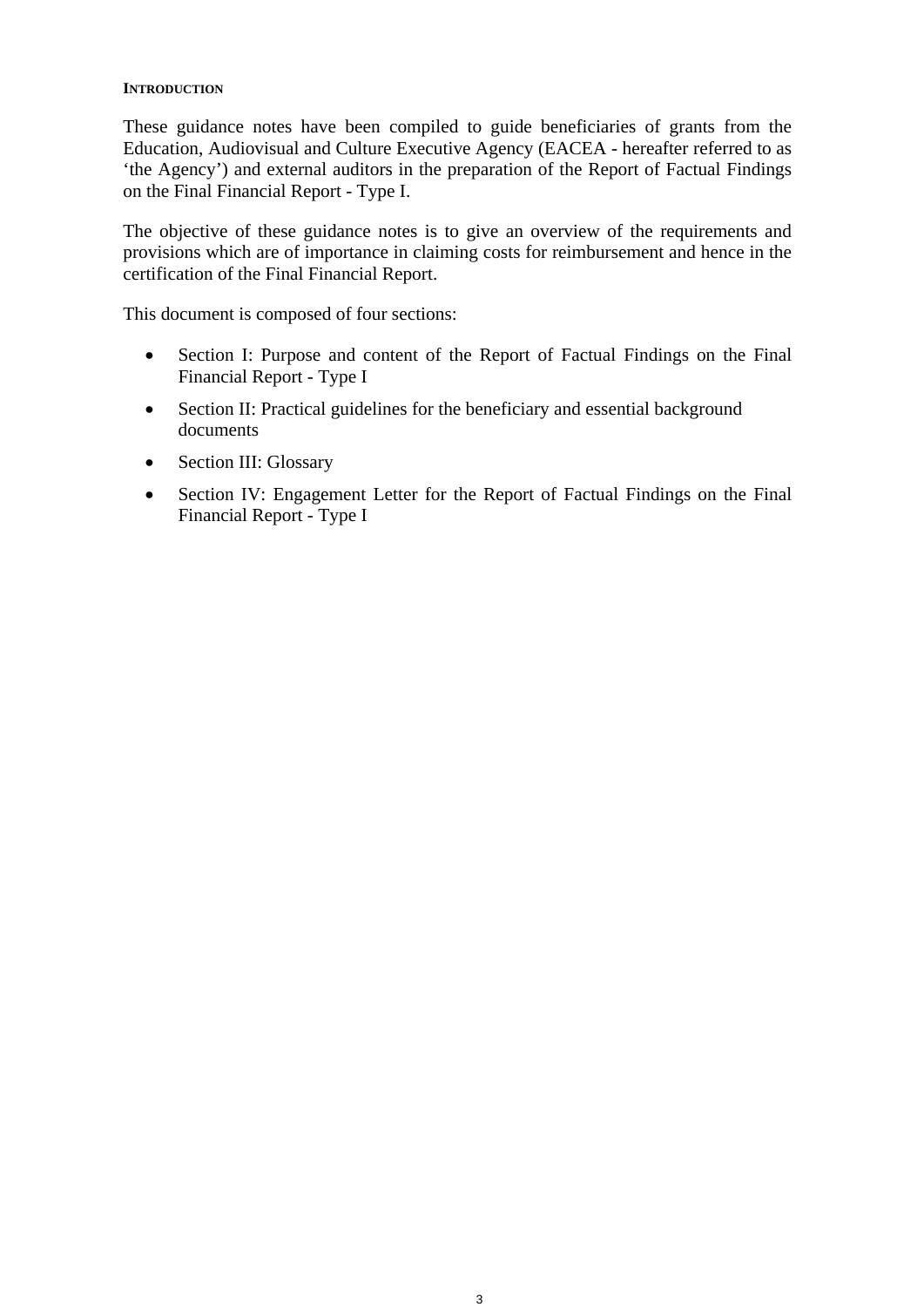# **I. PURPOSE AND CONTENT OF THE REPORT OF FACTUAL FINDINGS ON THE FINAL FINANCIAL REPORT - TYPE I**

# **I.1. General principles**

The Report of Factual Findings on the Final Financial Report - Type I is an independent report of factual findings produced by an auditor.

The purpose of the Report is to provide the Agency with a reasonable assurance that:

- All costs as well as all receipts (including other sources of financing) declared in the Final Financial Report are justified by the relevant supporting documents;
- All costs are incurred<sup>1</sup> in the eligibility period in accordance with Article XX of the Special Conditions of the Grant Agreement/Decision. For costs incurred outside the eligibility period, further guidance is provided in Section II.3.3 of these guidance notes;
- Expenses incurred in a currency other than Euro have been converted in accordance with the provisions<sup>2</sup> of Article XX of the Grant Agreement/Decision;
- The beneficiary has complied with the rules for accounting and record keeping in accordance with Article XX of the General Conditions of the Grant Agreement/Decision;
- Sub-contracting and procurement costs comply with the related provisions set by Article XX of the General Conditions/Annex XX of the Grant Agreement/Decision.

# **N.B: The submission of a Report of Factual Findings on the Final Financial Report - Type I does not mean that the Agency, the Commission or the Court of**  Auditors waive their right to carry out their own audits<sup>3</sup>.

Notwithstanding the procedures to be carried out, the beneficiary<sup>4</sup> remains at all times responsible and accountable for the accuracy of the Final Financial Report. A beneficiary that has been found guilty of making false declarations or has been found to have seriously failed to meet its obligations under the Grant Agreement/Decision shall be liable to financial penalties according to Article XX of the Grant Agreement/Decision.

The auditor has a contractual relationship solely with the beneficiary. The auditor does not have a contractual relationship with the Agency and the Agency will not intervene in any dispute between the auditor and the beneficiary.

<sup>&</sup>lt;sup>1</sup> See 'Glossary' for a definition of "expenditure incurred in the eligibility period".

<sup>&</sup>lt;sup>2</sup> Where the beneficiary is required to use the website of the Commission, this refers to InforEuro: http://ec.europa.eu/budget/contracts\_grants/info\_contracts/inforeuro/inforeuro\_en.cfm

<sup>&</sup>lt;sup>3</sup> The Agency may at any time during the Grant Agreement/Decision and up to five years after the closure of the action, arrange for audits to be carried out […]' (Article XX of the Grant Agreement/Decision).

<sup>4</sup> For the purpose of these guidance notes, the term "beneficiary" refers both to the beneficiary (coordinator) and co-beneficiaries (partners). For further details please refer to the Glossary (page 16).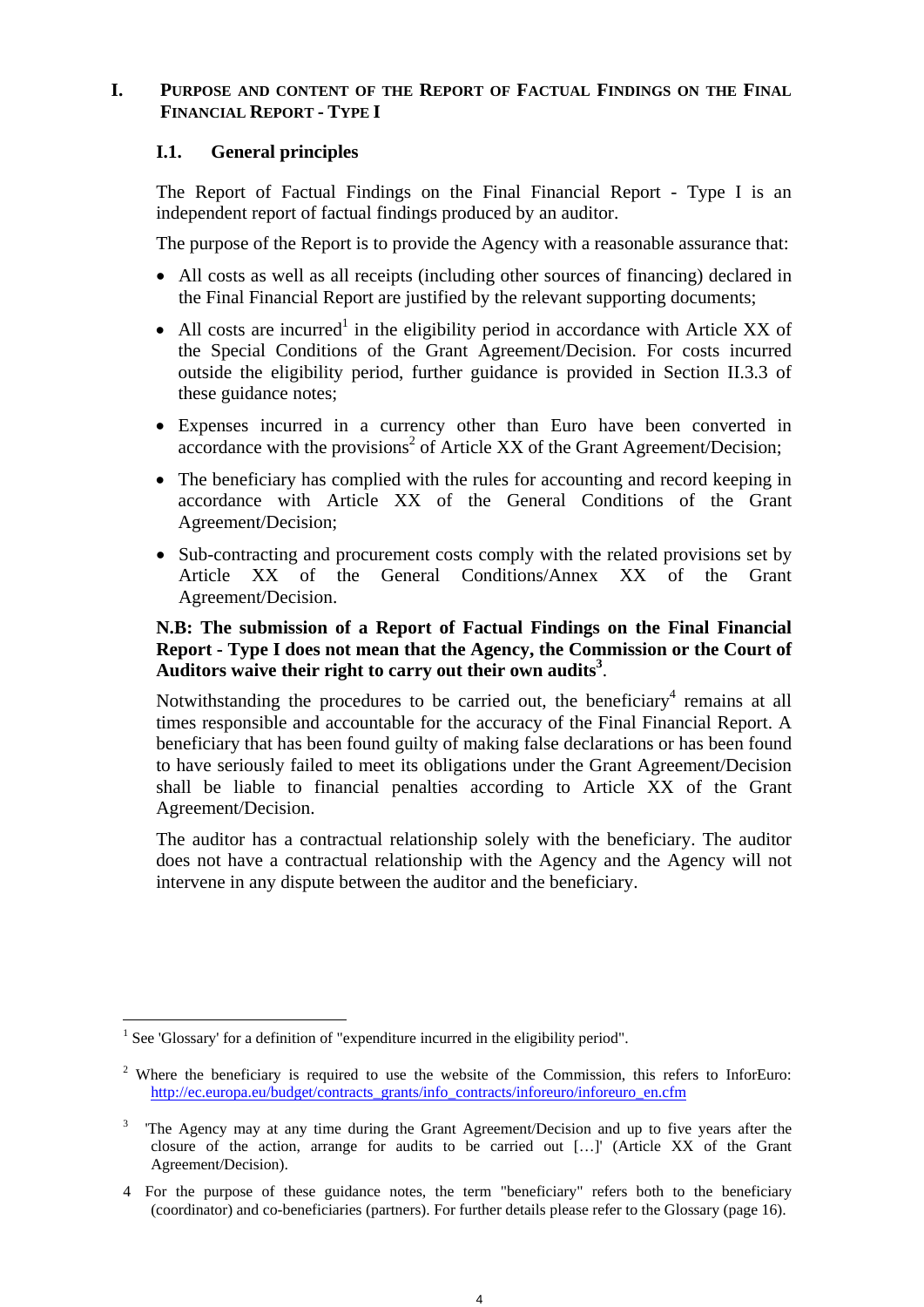The auditor shall ensure that the work has been undertaken:

- in accordance with the International Standard on Related Services ('ISRS') 4400 *Engagements to perform Agreed-upon Procedures regarding Financial Information*  as promulgated by the International Auditing and Assurance Standards Board (IAASB) of IFAC;

- in compliance with the *Code of Ethics for Professional Accountants* issued by the International Ethics Standards Board for Accountants (IESBA) of IFAC. Although ISRS 4400 provides that independence is not a requirement for agreed-upon procedures engagements, the Agency requires that the auditor also complies with the independence requirements of the *Code of Ethics for Professional Accountants*.

# **I.2. Auditors eligible to deliver the Report of Factual Findings on the Final Financial Report - Type I**

Each beneficiary is free to choose a qualified external auditor provided that the following cumulative requirements are met:

the external auditor must be **independent** from the beneficiary;

 the external auditor must be **qualified** to carry out audits of accounting documents in accordance with national legislation. A beneficiary established in a third country (i.e. non-EU member state) must comply with equivalent national regulations in the audit field.

In accordance with Article XX of the Grant Agreement/Decision, public bodies have the choice between an external auditor and a competent public officer<sup>5</sup>. A preliminary condition is that this competent public officer was not involved in any way in drawing up the Final Financial Report and that he/she is are not hierarchically dependent on the officer responsible for the Final Financial Report. Moreover, to be in the position of delivering the report, the public officer should meet at least one of the following competency criteria:

1) Professional experience: minimum three years' professional experience in one of these fields: accounting, financial, taxation and auditing;

2) Qualifications: a level of education which corresponds to completed university studies of at least 4 years attested by a diploma in the accounting, finance and/or auditing field, or professional training/a professional qualification of an equivalent level relevant to these fields.

In choosing an auditor in drawing-up the Report on the Final Financial Report, the beneficiary must also ensure that no conflict of interest exists between the chosen auditor and the beneficiary. A conflict of interest arises when the auditor's objectivity to establish the Report is compromised in fact or in appearance because, for instance, the auditor:

- was involved in the preparation of the Final Financial Report;
- stands to benefit directly should the Report of Factual Findings be accepted;
- has a close relationship with any person representing the beneficiary;
- is a director, trustee or partner of the beneficiary;
- is in any other situation that compromises his/her independence or ability to establish the Report impartially.

<sup>5</sup> See 'Glossary' for a definition of 'competent public officer'.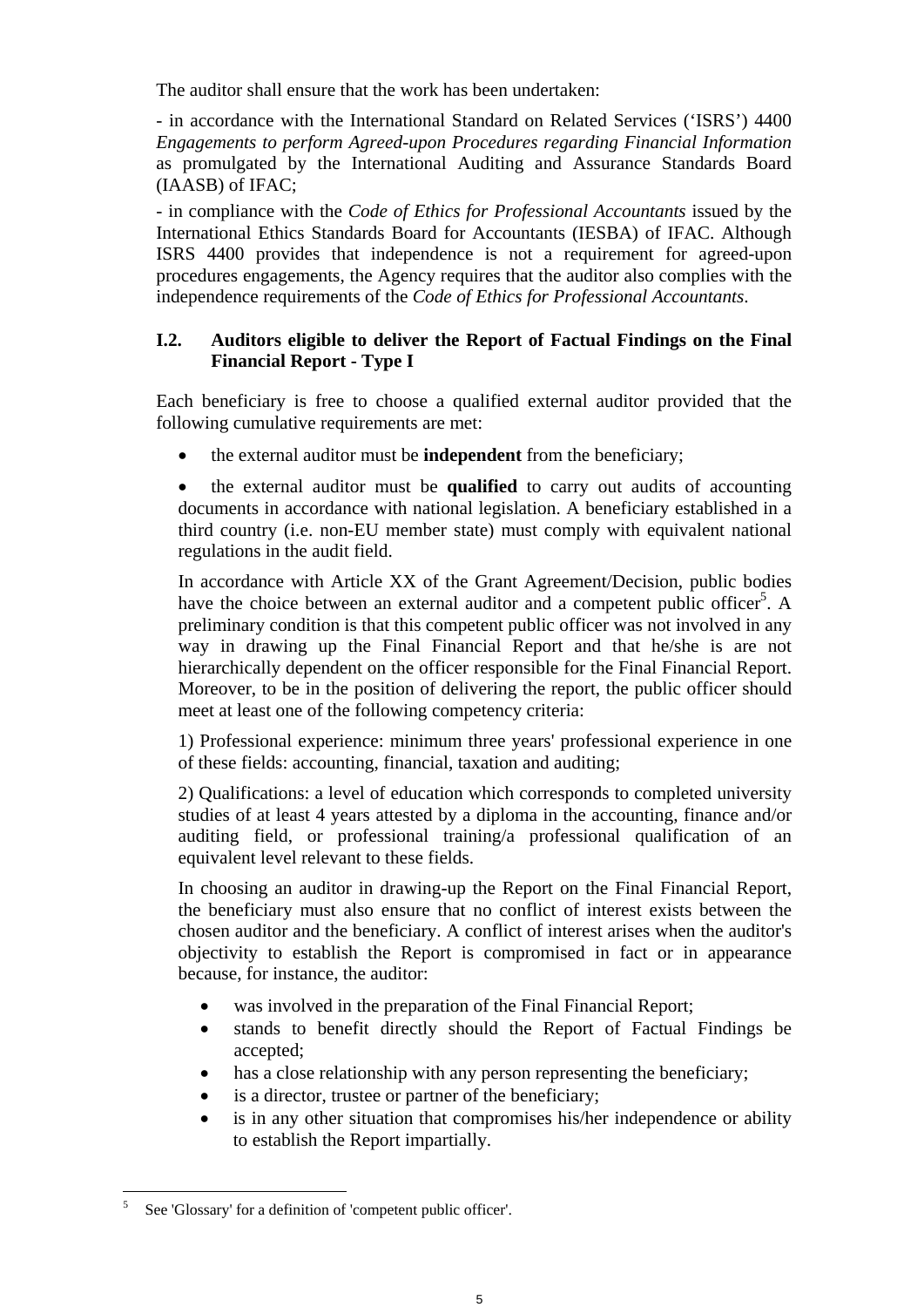# **I.3. Reimbursement of the costs of the certification**

The cost of the certification and the production of the **Report of Factual Findings on the Final Financial Report - Type I** is an **eligible cost** in the Grant Agreement/Decision for which the certification is submitted (Article XX).

The cost of the certification is a direct cost and may be charged in the "Other costs<insert appropriate name of budget line if different>" category of the budget. It should be provided for under the budget heading "Other costs/<insert appropriate name of budget line if different<sup>6</sup> $>$  of the detailed budget tables attached to the project proposal/application.

The price charged for a certification is subject to the general eligibility criteria of the Grant Agreement/Decision and should take account of relevant market prices for similar services. Excessive or reckless audit expenditure will be rejected.

The auditor invoices the beneficiary directly giving a breakdown of the amount of fees charged, travel & subsistence reimbursement(s) as well as the VAT applied.

The Agency will not pay the cost of developing the methodology. The eligible costs are limited to the performance of the agreed-upon procedures and exclude any costs relating to consultancy for improvement or refinement of the methodology.

# **II. PRACTICAL GUIDELINES FOR THE BENEFICIARY AND ESSENTIAL BACKGROUND DOCUMENTS**

In order to avoid delays in the submission of the Report, the beneficiary should select and contract the auditor well in advance. An engagement letter should be signed by both the beneficiary and the auditor.

A model engagement letter is provided in Section IV of these guidance notes.

As a first step it is essential that the auditor fully understands the requirements of the certification and is provided with a complete set of the documents necessary for the certification.

• Auditor's role:

 $\overline{a}$ 

The auditor's role is limited to reporting only factual findings that confirm whether:

- $\triangleright$  All costs as well as all receipts (including other sources of financing) declared in the Final Financial Report are justified by the relevant supporting documents;
- $\triangleright$  All costs are incurred in the eligibility period in accordance with Article XX of the Special Conditions of the Grant Agreement/Decision. For costs incurred outside the eligibility period further guidance is provided in Section II.3.3. of these guidance notes;
- $\triangleright$  Expenses incurred in a currency other than Euro have been converted in  $\arccor$  dance with the provisions<sup>7</sup> of Article XX of the Grant Agreement/Decision;

<sup>6</sup> E.g. 'Operating costs' under an Operating Grant Agreement/Decision.

<sup>&</sup>lt;sup>7</sup> Where the beneficiary is required to use the website of the Commission, this refers to InforEuro: http://ec.europa.eu/budget/contracts\_grants/info\_contracts/inforeuro/inforeuro\_en.cfm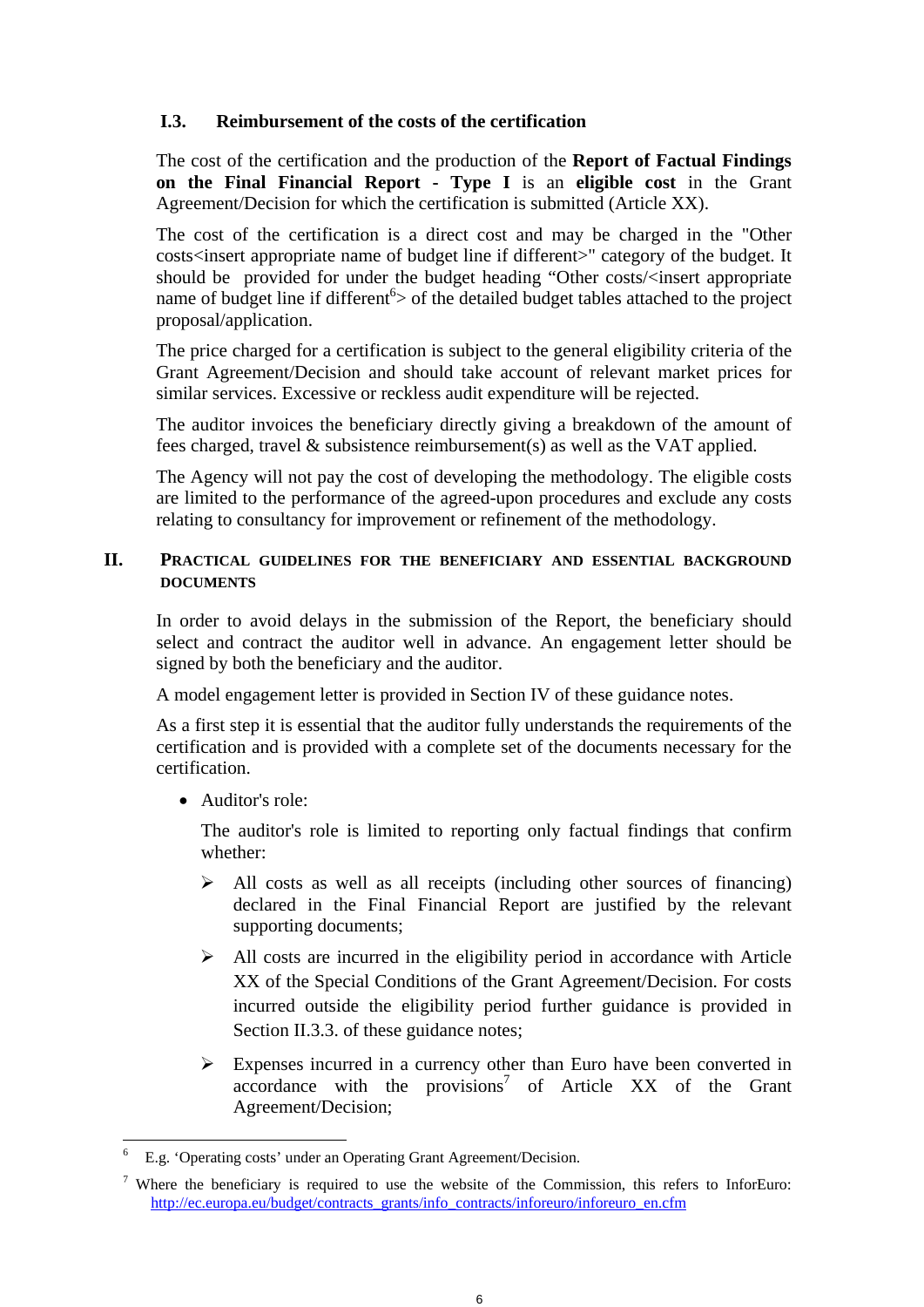- $\triangleright$  The beneficiary has complied with the rules for accounting and record keeping in accordance with Article XX of the General Conditions of the Grant Agreement/Decision;
- $\triangleright$  Sub-contracting and procurement costs comply with the related provisions set by Article XX of the General Conditions/Annex XX of the Grant Agreement/Decision.

In this context, it is crucial that the Agency specifies in detail the procedures to be undertaken, and the auditor reports the factual findings observed as a result of performing those procedures since these will form the basis for the Agency's acceptance of the beneficiary's Final Report.

• Supporting documents:

In addition to the normal supporting documents needed to perform the required testing procedures, the following documents may serve as a basis for certification (the list is not exhaustive):

- $\triangleright$  Call for proposals (delete if not applicable)
- $\triangleright$  Project application (delete if not applicable)

 $\triangleright$  Grant Agreement signed between the beneficiary and the Agency, or Grant Decision, including the General Conditions (in particular, part B which sets out the financial provisions), any amendments, and the Annexes i.e. 'Description of Work', 'Budget', etc.

 Administrative and Financial Handbook, Programme Guide, Frequently Asked Questions (delete if not applicable), etc.

 $\triangleright$  The present guidance notes

# **II.1. Submission of the Report of Factual Findings on the Final Financial Report - Type I**

The beneficiary is required to submit to the Agency a Report of Factual Findings on the Final Financial Report - Type I produced by an auditor in support of the payment request under Article XX of the Grant Agreement/Decision.

The agreed-upon procedures as defined by the Agency are performed to assist the Agency in evaluating, during its desk control, that the costs claimed by the beneficiary in the Final Financial Report have been claimed in accordance with the provisions of the Grant Agreement/Decision.

The external auditor or competent public officer must use the reporting format attached in Annex 3 to the Engagement Letter (see Section IV).

The Report of Factual Findings on the Final Financial Report - Type I is composed of two separate documents:

- $\triangleright$  The auditor's Report of Factual Findings to be issued on the auditor's letterhead and dated, stamped and signed by the auditor (or competent public officer)
- $\triangleright$  The list of invoices relating to the Action (Annex XX to the Grant Agreement/Decision, i.e. the Excel Final Financial Report), compiled,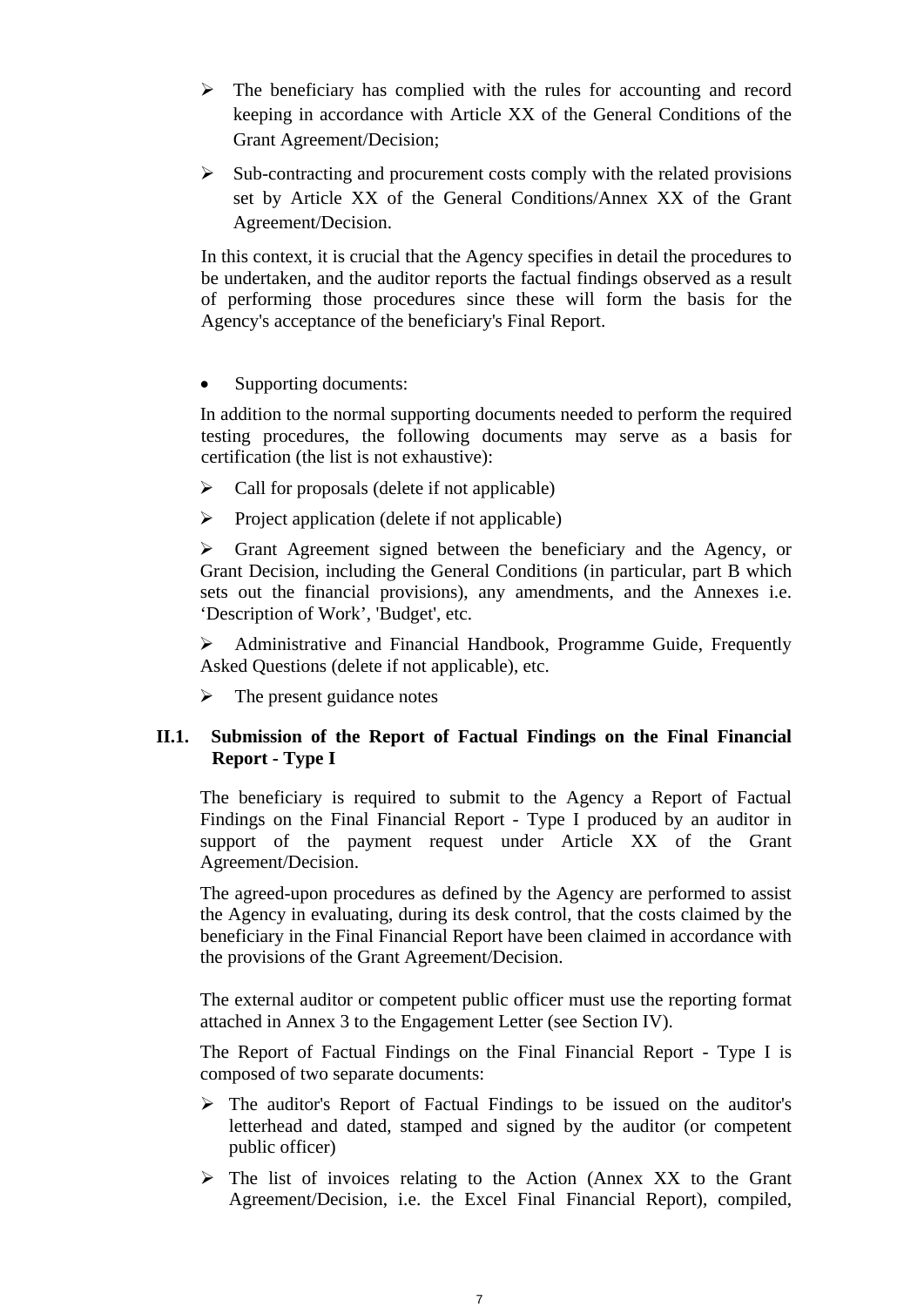dated and signed the beneficiary and countersigned $8$  by the auditor (or competent public officer).

The Report of Factual Findings on the Final Financial Report - Type I must be written in English, French or German.

# **II.2. Procedures to be carried out for the Report of Factual Findings on the Final Financial Report - Type I**

The Agency has designed these procedures in order to obtain standardised and comparable reports from all auditors, who are expected to carry out the procedures without adaptation for the particular circumstances of the beneficiary. In particular all procedures have to be carried out in full and **unaltered**.

It should be noted that the Responsible Authorising Officer will be in charge of taking the relevant decisions on the eligibility of costs declared in the Final Financial Report.

#### **II.3. List of Procedures to be performed and specific guidance**

#### *II.3.1. General procedures*

(1) Terms and Conditions of the Grant Agreement/Decision

The auditor obtains an understanding of the terms and conditions of the Grant Agreement/Decision by reviewing:

- a signed copy of the Grant Agreement/Decision, its annexes and other relevant information. Particular attention should be paid to the Description of the Action and the Budget;
- the Final Report (which includes a narrative and a financial section).

The auditor should also verify that the budget in the Final Financial Report corresponds<sup>9</sup> to the budget of the Grant Agreement/Decision and whether there have been amendments to the Grant Agreement/Decision.

Particular attention should be paid to the amendment having an impact on the budget and/or eligibility period.

 Changes above the limit did require an amendment of the budget annexed to the grant agreement/decision. If such request was not approved by the Agency, the costs exceeding the limit should be considered ineligible.

<sup>&</sup>lt;sup>8</sup> i.e. By counter-signing, dating and stamping the copy of the list of invoices the auditor (or competent public officer) will confirm that the costs and the revenues declared in the Final Financial Report respect the provisions of the agreed-upon-procedure.

<sup>9</sup> Some degrees of flexibility in the implementation of the budget are allowed. The rule proposed in the grant agreement/decision is that changes of up to 10% of each item/heading (+ or -) are allowed without amendment, and will remain eligible. Please verify the rule in the grant agreement/decision (some grant agreements/decisions have 15% or 20% flexibility). Any changes within the limit specified in the grant agreement/decision didn't require the beneficiary's request for amending the grant agreement/decision.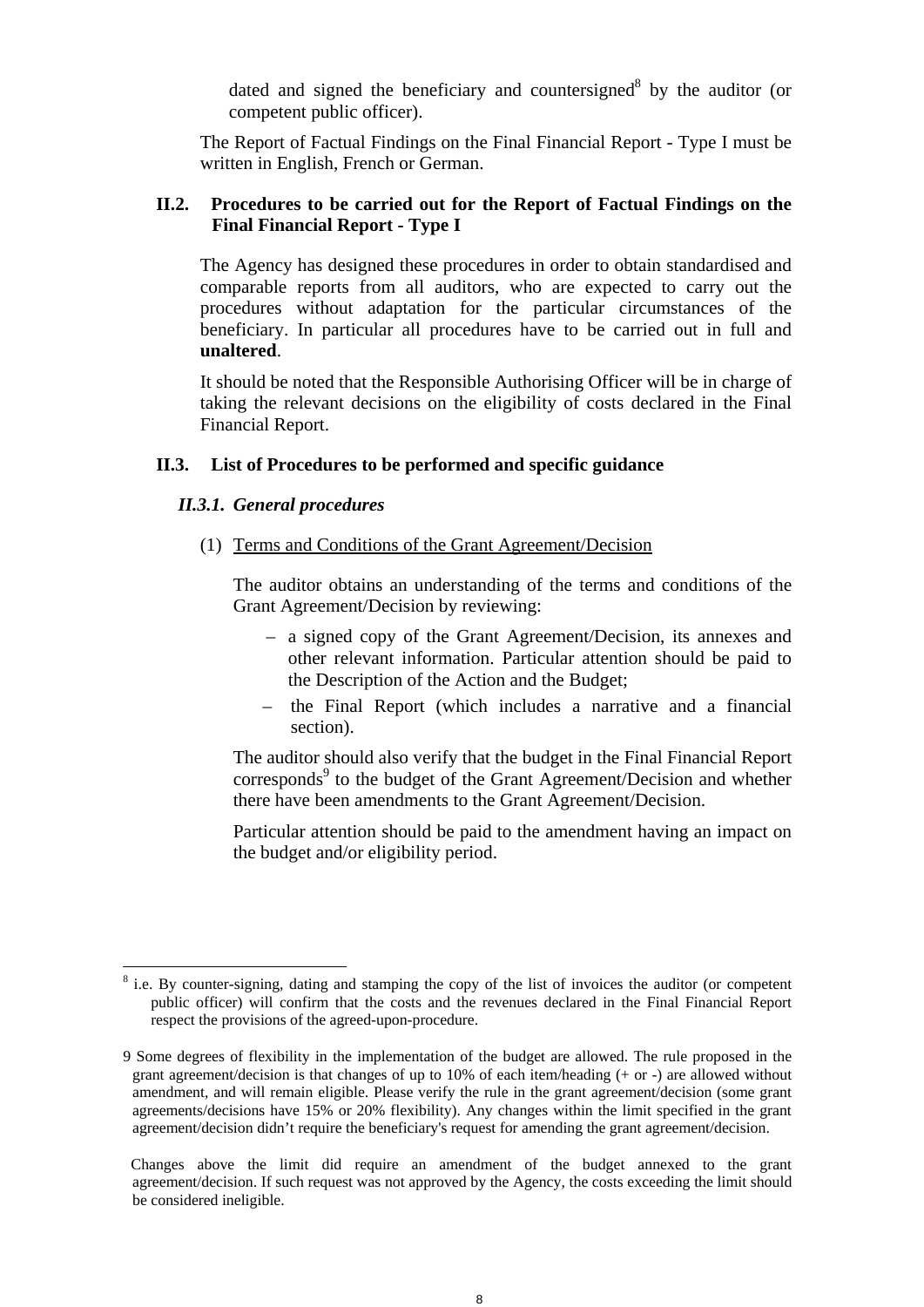# (2) Final Financial Report for the Grant Agreement/Decision

- The Final Financial Report must conform to the model in Annex XX of the Grant Agreement/Decision;
- The Final Financial Report should cover the Action or the Work Programme as a whole, regardless of which part of it is financed by the Agency.
- (3) Rules for Accounting and Record Keeping
	- The auditor examines whether the beneficiary has complied with the rules for accounting and record keeping in accordance with Article XX of the General Conditions of the Grant Agreement/Decision;
	- The accounts kept by the beneficiary for the implementation of the Action must be accurate, up-to-date and exhaustive (including all expenditure and income);
	- The auditor examines whether the beneficiary has a double-entry book-keeping system;
	- The income and expenditure relating to the Action must be easily identifiable and verifiable.

The auditor is only required to perform the four procedures listed above on the beneficiary's accounting system and records i.e. there is **no requirement to test the co-beneficiaries/ project partners' accounting systems as well**. However, one would expect to see evidence of transactions between the coordinating beneficiary and cobeneficiaries/ partners recorded in the accounting system of the coordinating beneficiary e.g. transfers of project funds between the two entities. Note, however, that supporting documentation from cobeneficiaries/ partners such as invoices and payslips are still required for verification (please see Section II.3.2 below).

# *II.3.2. Verification evidence*

The beneficiary will allow the auditor to carry out verifications on the basis of supporting documents for the accounts, accounting documents and any other document relevant to the financing of the Action.

The beneficiary will allow the auditor access to all documents concerning the technical and financial management of the Action (Article XX of the General Conditions). **It should also be noted further that it is the beneficiary's responsibility to obtain the accounting documents necessary to enable the auditor to verify costs incurred by cobeneficiaries/ project partners.**

Supporting documentation must be available in the form of original documents for the beneficiary (or certified copies of originals for the cobeneficiaries) rather than photocopies or facsimiles.

Annex XX of the Grant Agreement/Decision provides a list of the types and nature of evidence that the auditor will often find in expenditure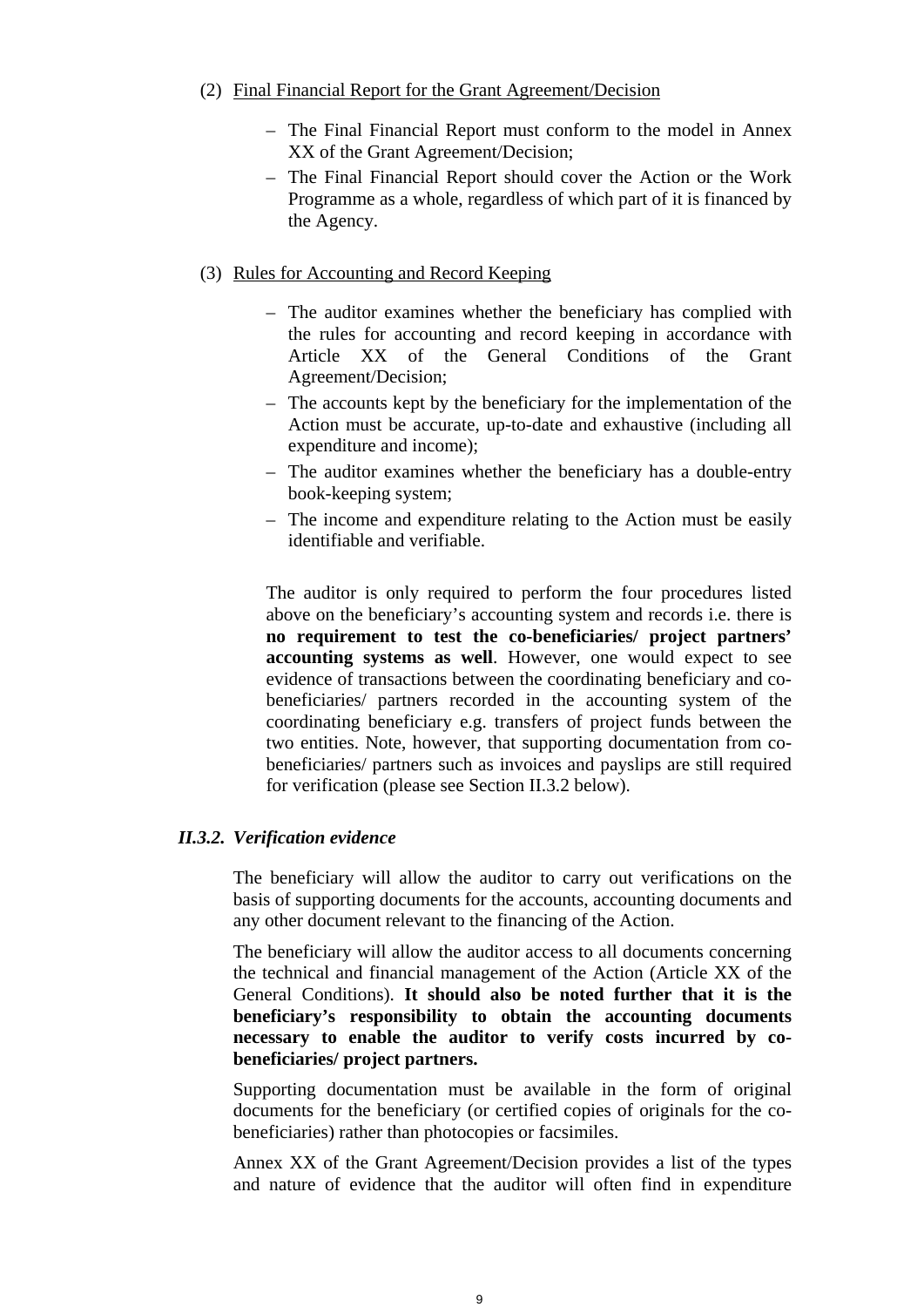verifications.[paragraph to be deleted where such guidance/ Annex does not exist]

If the auditor encounters any discrepancies/exceptions in carrying out the performance of the procedures detailed in these guidance notes, e.g. missing supporting documentation, the general rule is for the cost item to be corrected in the Final Financial Report to be submitted to the Agency, i.e. the applicable cost is excluded from the Final Financial Report.

There will be many instances where a discrepancy/ exception is not easily rectified by excluding it from the Final Financial Report, for example noncompliant<sup> $10$ </sup> sub-contracting costs or costs incurred during the eligibility period but not yet paid at the date of submission of the Final Financial Report or incurred after the end of eligibility (e.g. cost of audit report). In such instances, the auditor should report this in the dedicated section of report format (see Section IV of this guidance).

Section II.3 contains some specific instances where the auditor is required to report any deviations in the report format irrespective of the fact that the resulting financial errors would have already been corrected in the Final Financial Report, e.g. exchange rates differences or errors in staff time recording.

Where the auditor is in any doubt as to how to deal with a discrepancy/ exception, it is recommended that it is reported in the dedicated section of the report format and with a sufficient amount of detail that would allow the Agency to be able to make a decision on the issue.

#### *II.3.3. Procedures to verify the expenditure*

 $\overline{a}$ 

The following substantive procedures are required to be performed by the auditor to verify expenditure.

(1) All costs are justified by the relevant supporting documents

The auditor verifies, for each expenditure item, that the criteria set out below have been met.

– Costs actually incurred (Article XX of the Grant Agreement/Decision):

The auditor verifies that the items declared in the Final Financial Report were actually incurred by and pertain to the beneficiary. For this purpose the auditor examines supporting documentation (e.g. invoices, contracts) and proof of payment. The auditor verifies that the monetary value of the all expenditure items agrees with underlying documents (e.g. invoices, payroll documents)

– Exchange Rates (Article XX of the Grant Agreement/Decision):

The auditor verifies that expenses incurred in a currency other than Euro have been converted in accordance with the provisions of Article XX of the Grant Agreement/Decision. Where the

<sup>10</sup> Non-compliant means that the sub-contracting costs doesn't respect the Guidelines set in the Grant Agreement/Decision, e.g. the required number quotes for the service to be rendered are missing.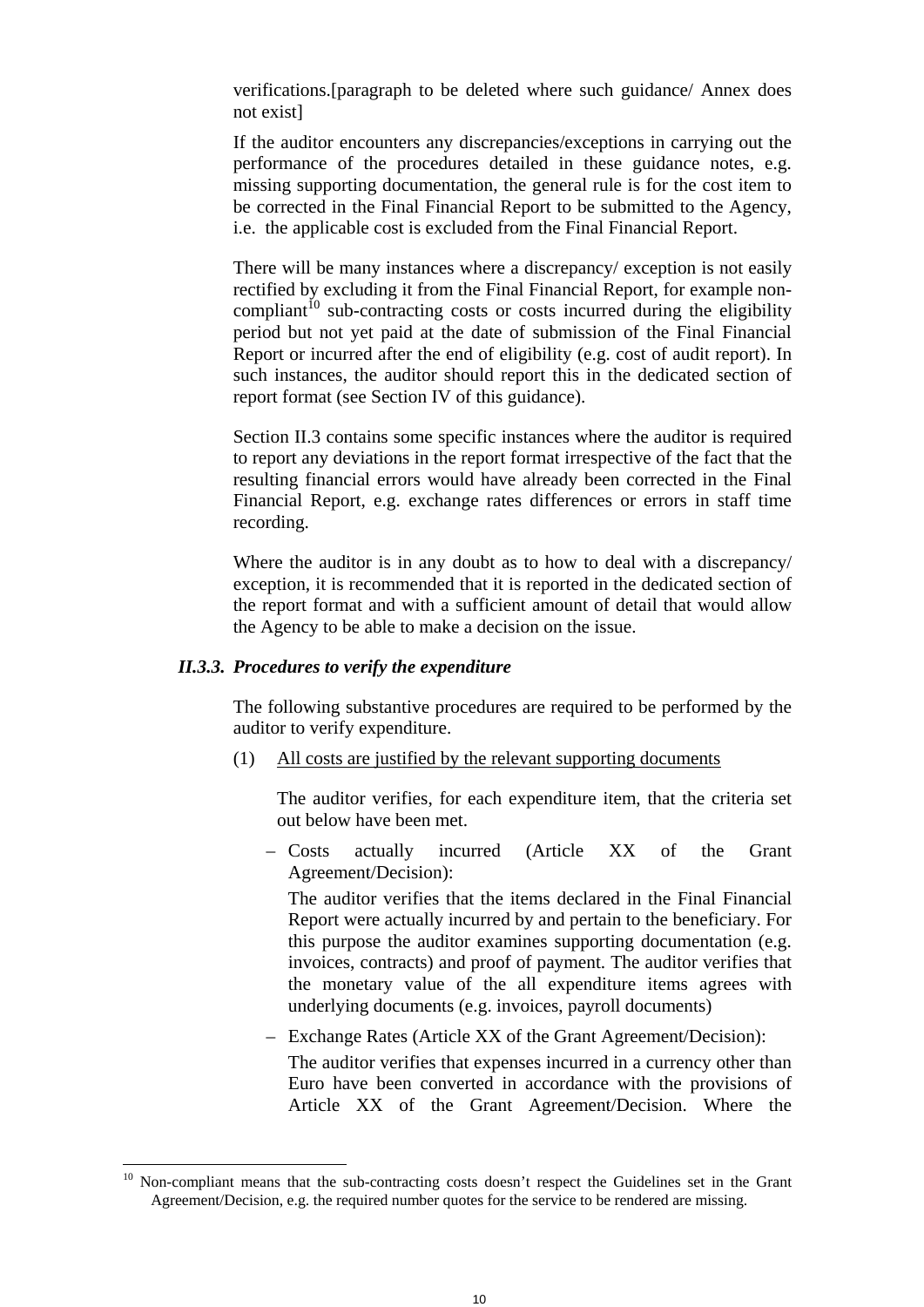beneficiary is required to use the website of the Commission, this refers to InforEuro<sup>11</sup>.

– Cut-off - Implementation period (Article XX of the Grant Agreement/Decision):

The auditor verifies that the items were incurred during the period of implementation or the eligibility in accordance with Article XX of the Grant Agreement/Decision. Invoices related to the eligibility period but not yet paid at the date of submission of the Final Financial Report as well as those costs incurred after the end of the eligibility period should be detailed in the dedicated section of the report format (see Section IV of this guidance).

– Compliance with sub-contracting and procurement rules (Article XX of the Grant Agreement/Decision)::

Where applicable, the auditor examines which procurement rules (as provided for the Grant Agreement/Decision) apply for any given expenditure (sub) heading, class of expenditure or expenditure item. The auditor verifies whether the expenditure was incurred in accordance with such rules by examining the underlying documents for the procurement and purchase process, e.g. tenders/quotes. Where the auditor finds instances of noncompliance with procurement rules, the nature of the case and the details of the costs should be included in the dedicated section of the report format (see Section IV of this guidance).

 $11$ http://ec.europa.eu/budget/contracts\_grants/info\_contracts/inforeuro/inforeuro\_en.cfm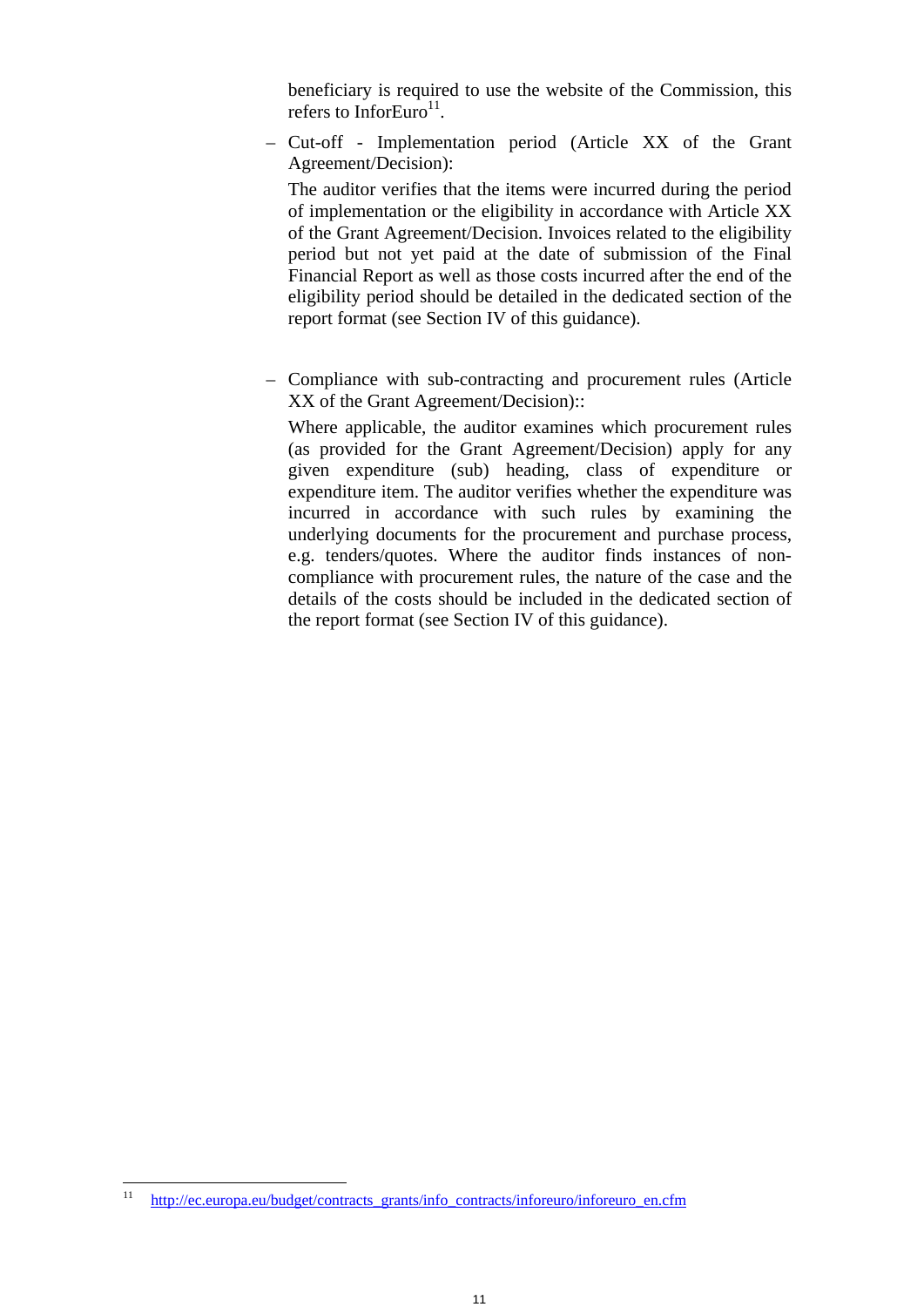#### (2) Direct costs (Article XX of the Grant Agreement/Decision):

In addition to carrying out the procedures listed above in point (1), the following procedures need to be performed by the auditor for the specific cost categories listed below.

*(a)* Staff costs

The auditor verifies that the relevant supporting documents for Staff costs are available and that costs claimed in the Final Financial Report are accurate.

Specifically, the auditor verifies:

 the existence of an employment contract (permanent or temporary) in accordance with relevant national legislation;

 that Staff costs claimed in the Final Financial Report are supported by payslips;

 the time recording of employees (paper/computer, daily/weekly/monthly, signed, authorised). If applicable, this verification might be done by checking the timesheets justifying the number of working days claimed;

 that costs attributable to the project are calculated accurately i.e. the daily rate is correct.

Reminder: for the co-beneficiaries it will be sufficient, for the coordinator, to provide the auditor with the certified copies of staff supporting documents (e.g. payslips).

# **Which documents should the beneficiary prepare for the auditor?**

- Employment contracts for the staff in question;
- Payslips;
- Time recording of employees (e.g. time sheets if applicable);
- Detailed calculations supporting the daily cost claimed in the Final Financial Report.

Reminder: for the co-beneficiaries it will be sufficient, for the coordinator, to provide the auditor with the certified copies of staff supporting documents (e.g. payslips).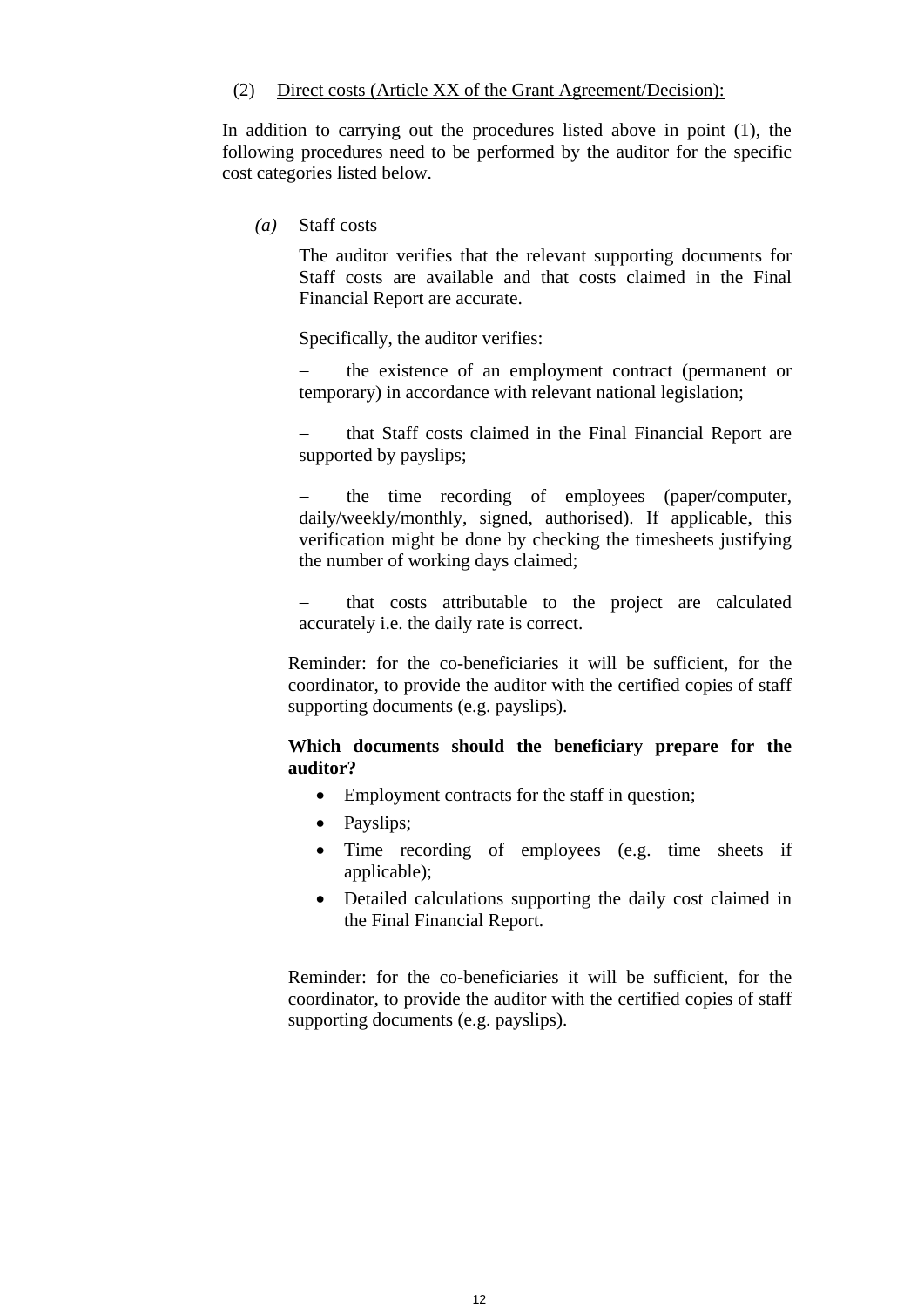# **(i) Specific considerations for time recording**

#### **What is the objective of the time recording check?**

This procedure will provide the Agency with the information it needs to assess whether the recording of project time is in line with the costs charged for staff working on the Action.

Normally, time recording should be carried out regularly and authorised by the project manager to ensure that the time worked on the Action can be traced and charged correctly. For the employees declared in the Final Financial Report, the hours charged to the Action should have been accurately recorded in the time recording system. Any discrepancies between the amount charged to the Action and the amount in the recording system (or the absence of a recording system) should be recorded in the dedicated section of the report format (see Section IV of this guidance) and, where possible, the discrepancy should be corrected directly in the Final Financial Report.

# **Which documents should the beneficiary prepare for the auditor for the time recording check?**

The beneficiary should provide a description of the time-recording system and, for the employees declared in the Final Financial Report, make available all the time sheets<sup>12</sup> or provide full access to the computer system which records the time of the employees. The auditor should be able to trace the time charged to the time records of each individual employee.

The auditor also verifies the daily rate by dividing the actual personnel costs by the actual working  $days$ <sup>13</sup>, and then comparing it to the daily rate charged by the beneficiary.

Reminder: for the co-beneficiaries it will be sufficient, for the coordinator, to provide the auditor with the certified copies of staff supporting documents (e.g. payslips).

#### **(ii) Specific considerations for the Staff cost reconciliation**

The auditor verifies the daily rate by dividing the actual personnel costs by the actual working days<sup>14</sup>, and then comparing it to the daily rate charged by the beneficiary.

# **What is the objective of this procedure for Staff cost reconciliation?**

The objective of this check is to verify that the daily rates being charged have been correctly calculated from the actual underlying cost information for the period in question, namely the costs to the employer (salary / wages including benefits and other employment

<sup>12</sup> For the Tempus Programme please refer to the "Staff Conventions".

<sup>&</sup>lt;sup>14</sup> See 'Glossary' for definition of 'Staff working time (working days)'.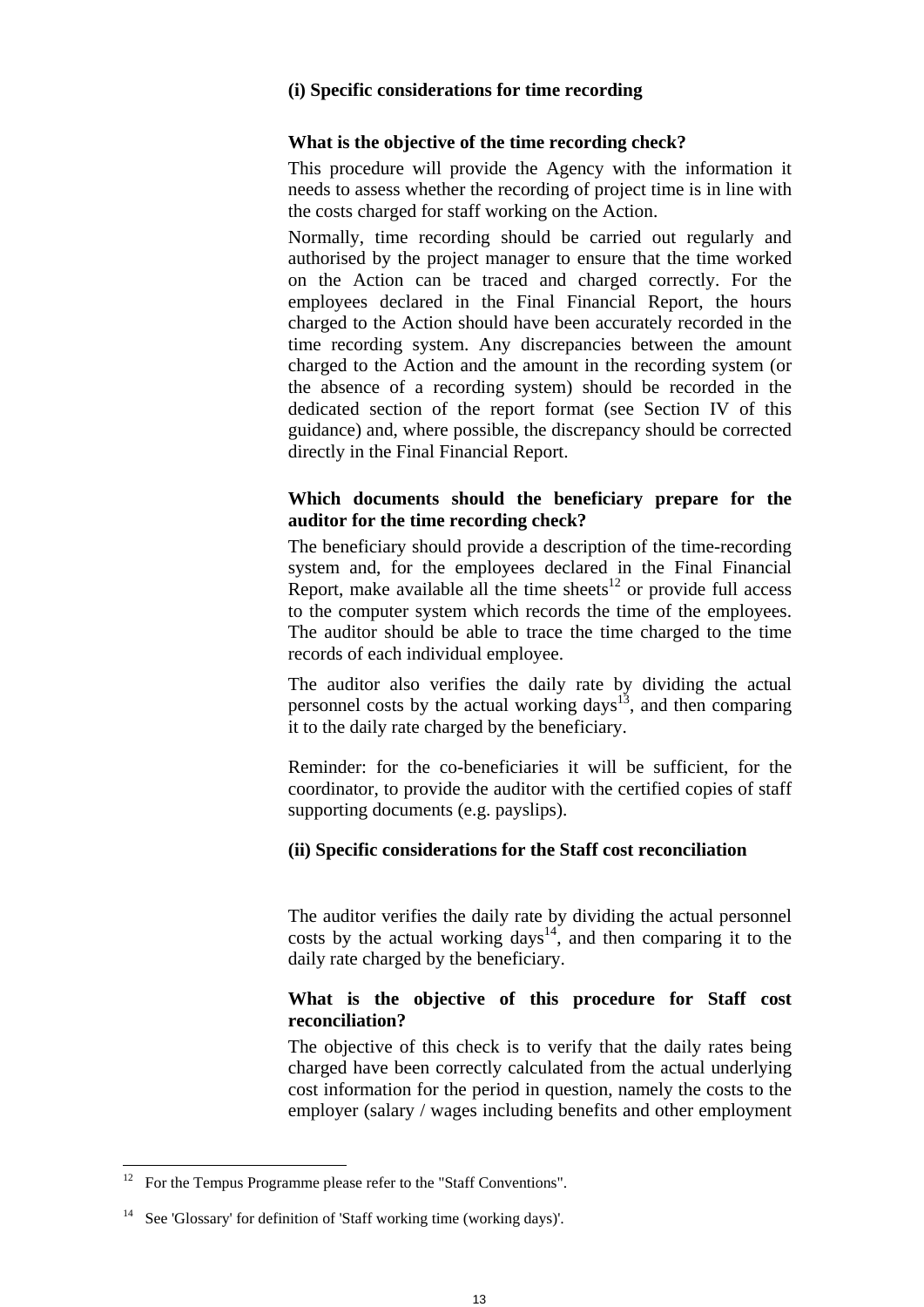costs), divided by the number of working days with a reconciliation of the payroll information to the accounting records and payments.

# **Which documents should the beneficiary prepare for the auditor for Staff cost reconciliation?**

The actual payroll information for the period in question (base salary, benefits of all kinds, pension contributions, employers' payroll taxes, social security contribution, etc.) and working days<sup>15</sup> figures used to calculate the daily rates. The beneficiary should also provide a reconciliation/calculation showing how the daily rates were calculated from the payroll information.

If the working days or costs of personnel cannot be identified *or justified by the beneficiary*, the related costs should not be included in the Final Financial Report.

Reminder: for the co-beneficiaries it will be sufficient, for the coordinator, to provide the auditor with the certified copies of staff supporting documents (e.g. payslips).

#### *(b)* Other direct costs

For the purpose of these guidance notes, the heading 'Other direct costs' refers generically to all direct cost categories within the approved budget other than Staff costs, for example, travel & subsistence, equipment or production & dissemination costs, etc. <List to be customised according to the Programme>.

# **Which documents should the beneficiary prepare for the auditor?**

For most transactions in these cost categories, it should be sufficient proof of expenditure if the beneficiary has kept original third-party invoices (or certified copies for co-beneficiaries).

For air travel costs, it is noted further that flight tickets and boarding passes may represent suitable documentation where both the cost of the trip and passengers' names/ dates/ start point & destination are evident.

For subsistence costs, reimbursement may be on the basis of actual costs (reimbursement of hotel invoices and restaurant receipts) or daily allowances as stated in Chapters XX and XX of the Administrative and Financial Handbook/Programme Guide (delete if not applicable). The beneficiary should prepare supporting documentation or calculations of daily allowances, whichever is appropriate. The daily allowances rate to be applied is the one from the destination country e.g. the country in which accommodation costs are incurred. For information on charging subsistence costs for non-staff members please refer to the

<sup>&</sup>lt;sup>15</sup> See 'Glossary' for a description of 'working days'.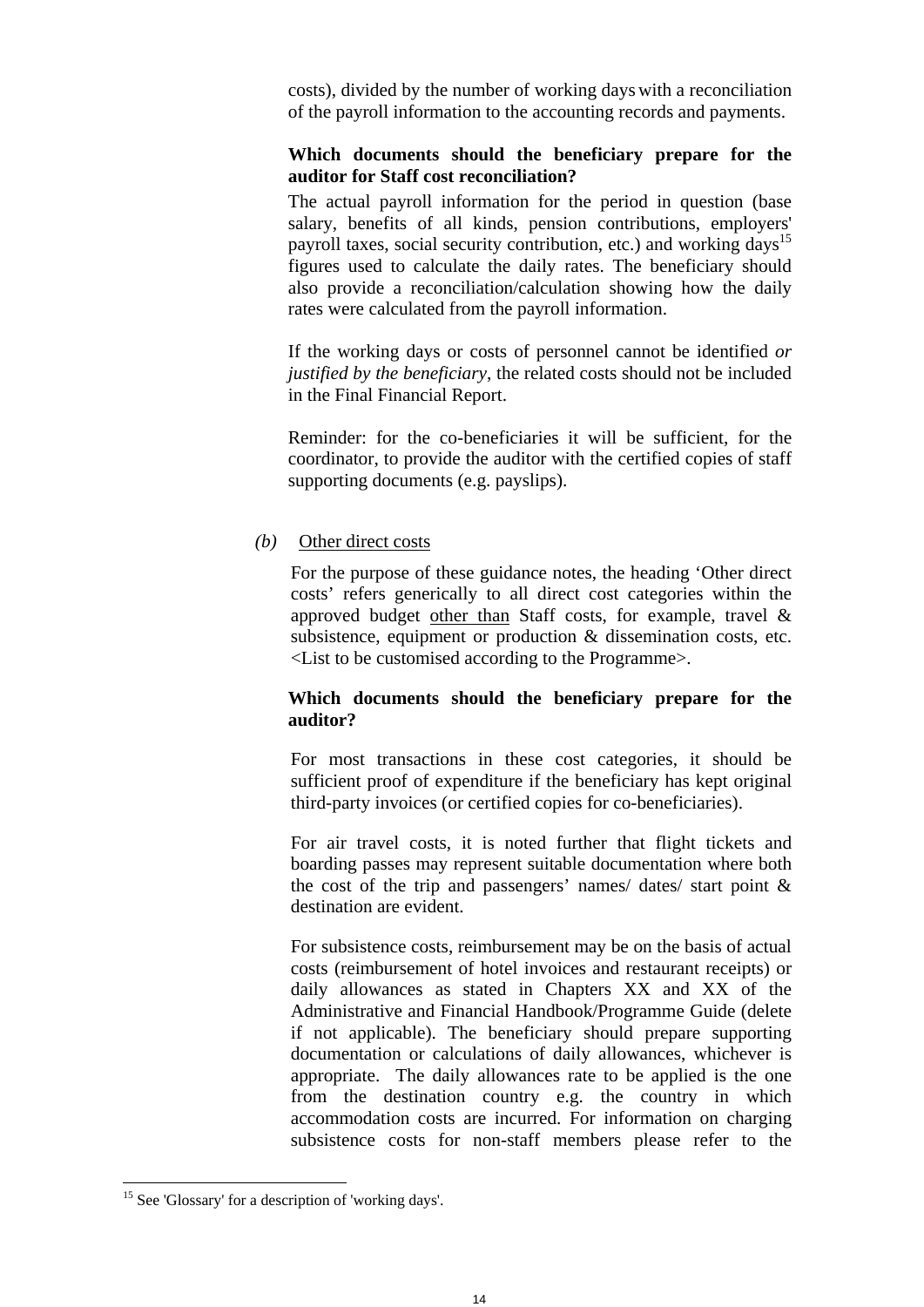Chapters XX and XX of the Administrative and Financial Handbook/Programme Guide (delete if not applicable).

In either case, proof of attendance and overnight accommodation will be required to substantiate the costs declared.

It is recommended that the beneficiary and auditor refer to Chapters XX and XX of the Administrative and Financial Handbook/Programme Guide for detailed guidance documentary requirements for each category of 'Other direct costs'.

(3) Indirect Costs (Article XX)

For flat rate indirect costs: no checks need to be carried out by the auditor.

# **This paragraph applies only to Grants for an Action as in the Operating Grants there are not indirect costs.**

(4) Contributions in kind (Article XX) [delete if not applicable]

If contributions in kind are provide for they must be indicated and valued in the budget for the Action and/or in the Grant Agreement/Decision.

The auditor verifies that the values declared in the Final Financial Report match the values entered in the initial budget.

The auditor verifies that the values entered for the contributions in kind in the Final Financial Report are correct.

#### *II.3.4. Procedures to verify revenues*

The auditor examines whether revenues which should be attributed to the Action (including inter alia grants and funding received from other donors, revenue generated by the Action, contributions in kind) have been allocated to the Action and disclosed in the Final Financial Report. For this purpose the auditor should consult the beneficiary and examines documentation obtained from the beneficiary, e.g. income accounts in the General Ledger $^{16}$ .

<sup>16</sup> See 'Glossary' for definition of 'General Ledger'.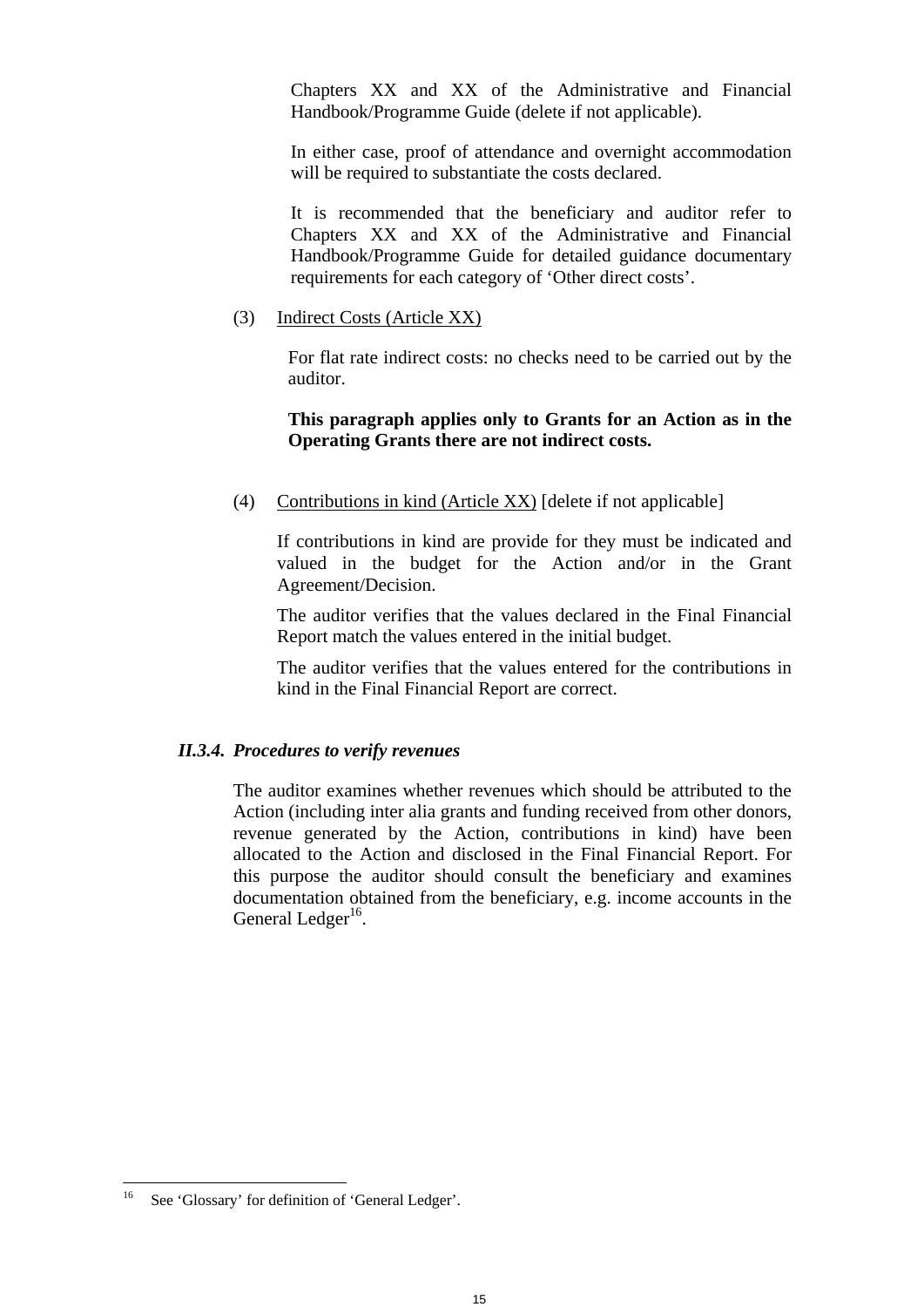# **III. GLOSSARY**

# **ACCOUNTING RECORDS**

The accounting records are the accounting entries and the documents supporting the statutory financial statements and/or reporting requirements, as well as, the internal procedures, reports or other documents necessary to understand the accounting system of the beneficiary/co-beneficiaries.

The accounting records include, *inter alia*:

- Accounting entries:
	- $\triangleright$  Accounting journals
	- $\triangleright$  General ledger
	- $\triangleright$  Cash book
	- $\triangleright$  Inventory register / fixed assets register
- Supporting documents
	- $\triangleright$  Sales and purchase invoices
	- $\triangleright$  Delivery notes, in particular for fixed assets
	- $\triangleright$  Credit notes
	- $\triangleright$  Salary slips
	- $\triangleright$  Bank statements
	- $\triangleright$  Employment contracts/ sub-contracting contracts
- Other documents
	- $\triangleright$  Rules applied for depreciation
	- $\triangleright$  Internal rules for reimbursement of travel expenses

# **ACTION (PROJECT)**

Activities carried out by the beneficiary and co-beneficiaries as described in the Annex I of the Grant Agreement/Decision.

# **BENEFICIARY and CO-BENEFICIARIES**

For the purpose of these guidance notes, the term "beneficiary" refers both to the beneficiary (coordinator) and co-beneficiaries (partners). It should be noted, however, that for the purpose of the Call for proposal (included the Programme Guide/Handbook17) and the Grant Agreement/Decision it should be understood that:

- The beneficiary is the organisation that, on behalf of the partners (defined as cobeneficiaries) has signed an agreement with the Agency (or to whom a Decision has been addressed). The beneficiary has the primary legal responsibility towards the Agency for the proper execution of the agreement; he/she also is responsible for the day-to-day coordination and management of the Action and for the usage of the EU funds allocated to the Action.
- The co-beneficiaries are the partners (or consortium) involved in the Action.

# **COMPETENT PUBLIC OFFICER**

 $\overline{a}$ <sup>17</sup> Delete if not applicable.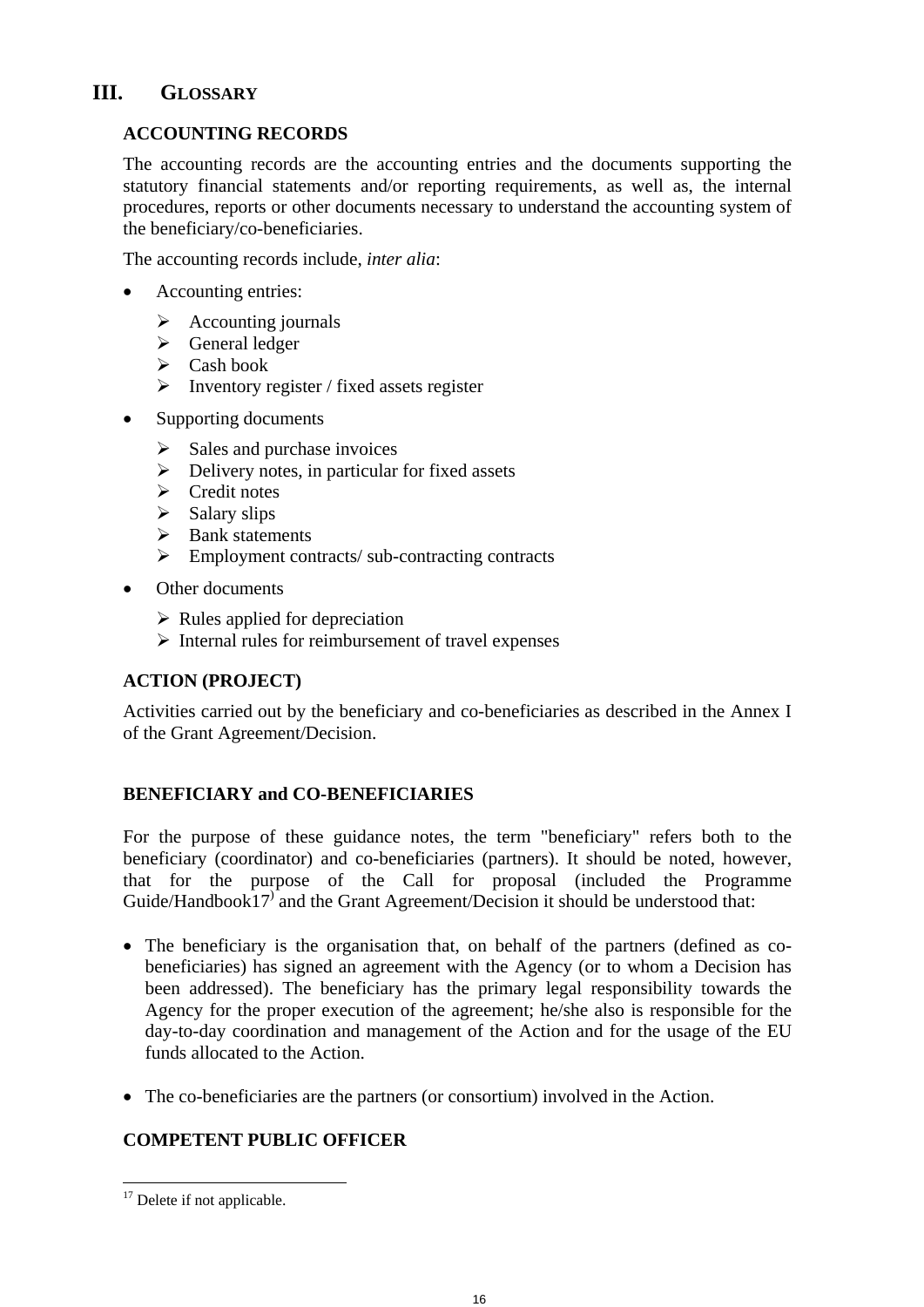A public servant entitled to carry out an audit and/or financial verification as part of his/her duties (e.g. internal or external auditor).

# **EXPENDITURE INCURRED**

Expenditure committed and paid by the beneficiary and co-beneficiaries in the framework of the Action/Work Programme.

# **FINAL FINANCIAL REPORT**

Refers to the form (Annex to the Grant Agreement/Decision) whereby the beneficiary declares costs to the Agency in relation with the Grant Agreement/Decision. It should be noted that in the article dealing with 'Submission of reports', the Grant Agreement/Decision refers to the 'Final Financial Report' as 'Financial Statement'.

# **FINANCIAL STATEMENTS**

In the context of these guidance notes, Financial Statements refers to the statutory accounts of the beneficiary which are composed of:

- 1. Statement of Financial Position (also referred to as "Balance Sheet");
- 2. Statement of Comprehensive Income (also referred to as "Profit and Loss Statement" or a "P&L");
- 3. Statement of Changes in Equity;
- 4. Statement of Cash Flows; and
- 5. Notes to the Financial Statements.

# **GENERAL LEDGER**

The general ledger corresponds to the double-entry accounting in which the financial movements are recorded at the level of each individual account. It presents the chart of accounts of the beneficiary and provides the information on the debit and credit entries made in the individual accounts. The general ledger is the primary source from which the statutory financial statements (or equivalent) are prepared.

# **RESPONSIBLE AUTHORISING OFFICER (RAO)**

The Agency's legal representative and signatory of the Grant Agreement/Decision.

# **STAFF WORKING TIME (WORKING DAYS)**

Staff working time is the time actually spent on direct work on the Action. Staff working time has to be clearly justified and should match the underlying time records.

Staff working time:

- should exclude annual leave, public holidays, training and sick leave;
- should be calculated according to the beneficiary's and/or co-beneficiaries' normal practice and may vary depending on the personnel category, industry sector, unions, contracts and national legislation.

However, a figure of 220 working days per year can be considered to be a reasonable benchmark for a full-time member of staff in most cases.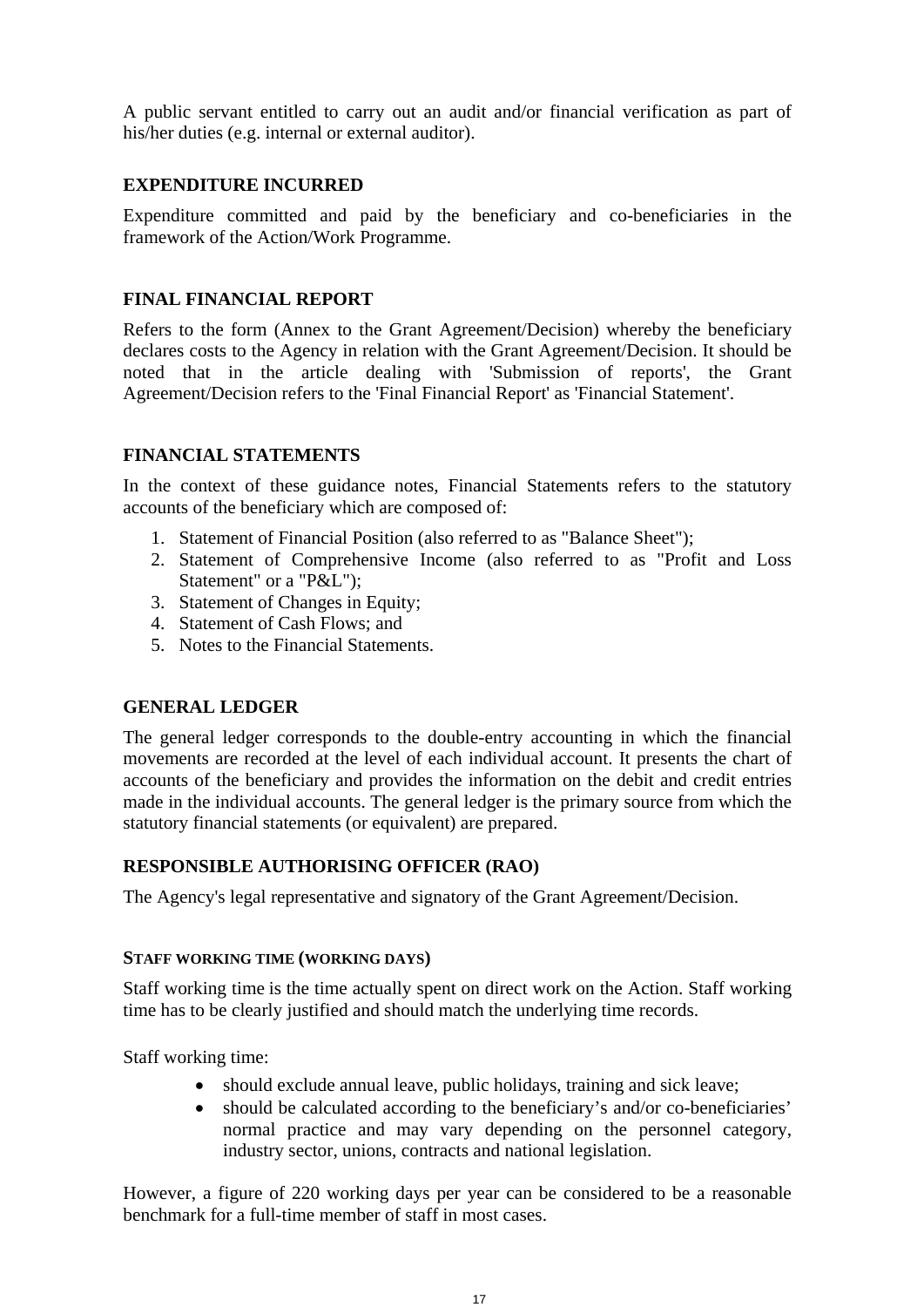| Example:                  |        |
|---------------------------|--------|
| Total days in a year      | 365    |
| Weekends                  | $-104$ |
| Annual holidays           | $-21$  |
| <b>Statutory holidays</b> | $-10$  |
| Illness/Others            | $-10$  |
| Workable days in a year   | 220    |

# **WORK PROGRAMME**

Activities carried-out by a beneficiary receiving an EU operating grant.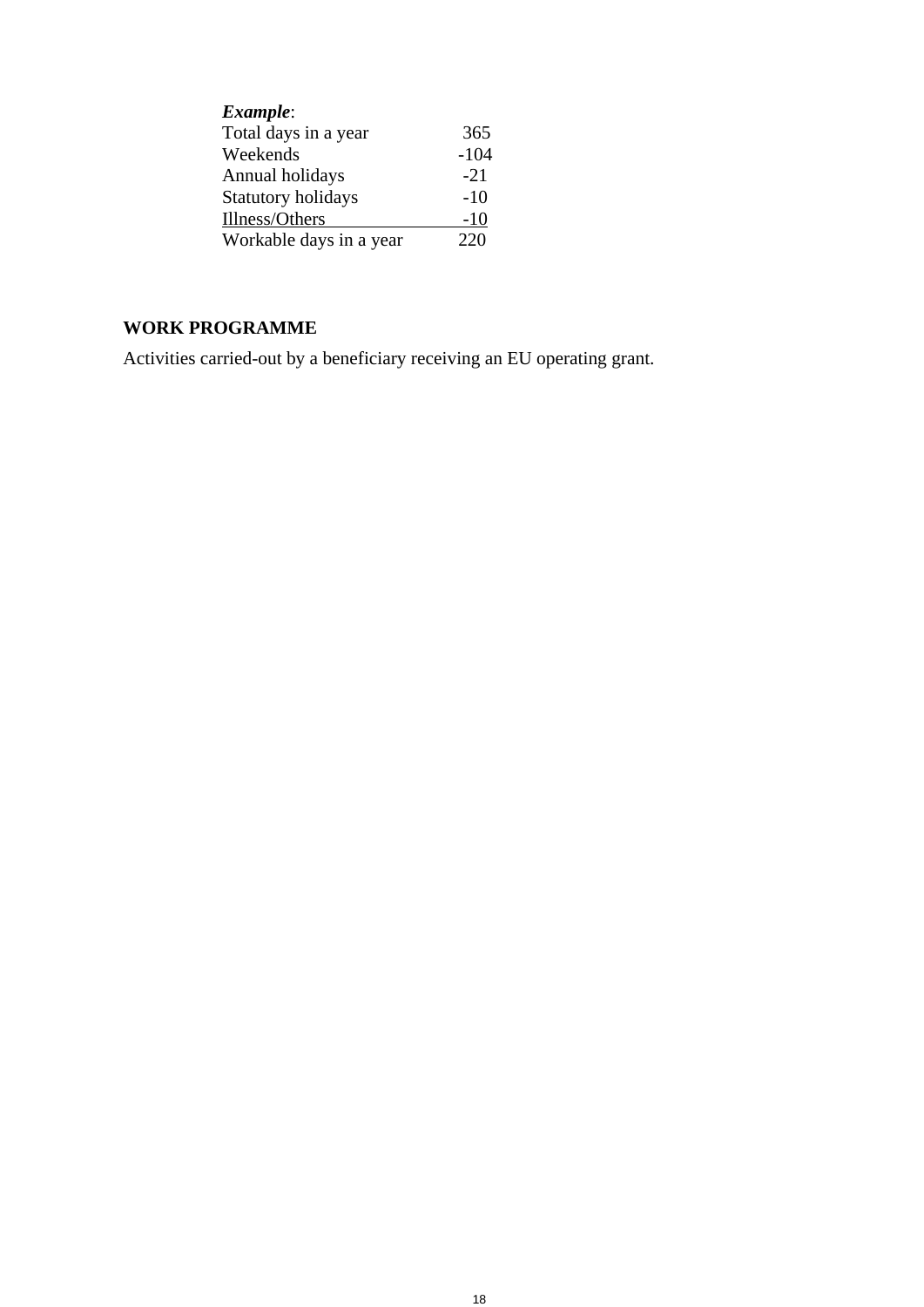# **IV. ENGAGEMENT LETTER FOR THE REPORT OF FACTUAL FINDINGS ON THE FINAL FINANCIAL REPORT - TYPE I**

The engagement letter is composed by the following documents:

Cover letter (see mandatory text below);

Annex 1 – Information about the Grant Agreement/Decision;

Annex 2 – Specific procedures to be performed;

Annex 3 – Compulsory peport Format and procedures to be performed.

When drafting the engagement letter, the auditor and the beneficiary should use the text and the annexes below. The auditor and the beneficiary are free to add further arrangements under the section "Other Terms" of the mandatory format. These provisions may not in any event be, contradictory to these guidance notes.

# **Cover letter**

The following are the conditions on which <*name of the beneficiary>* 'the beneficiary' agrees to engage <*name of the audit firm>* 'the auditor' to provide an independent Report of Factual Findings on the Final Financial Report - Type I prepared by the beneficiary in connection with a European Union financed Grant Agreement/Decision concerning <*title of the Action and number of the grant contract>* (the 'Grant Agreement' / 'Decision'). Where in this letter the 'Agency' is mentioned this refers to the Agency in its capacity as signatory of the Grant Agreement/Decision with the beneficiary, providing the grant funding. The Agency is not a party to this agreement.

#### **1) Responsibilities of the Parties to the Engagement**

'**The beneficiary'** refers to the organisation that is receiving the grant funding and that has signed the Grant Agreement/Decision with the Agency.

- The beneficiary is responsible for providing the Agency with a Final Financial Report for the Action financed by the Grant Agreement/Decision which complies with the terms and conditions of the Grant Agreement/Decision and for ensuring that this Final Financial Report can be reconciled to the beneficiary's accounting and bookkeeping system and to the underlying accounts and records. The beneficiary is responsible for providing sufficient and adequate information, both financial and non-financial, in support of the Final Financial Report. Notwithstanding the procedures to be carried out, the beneficiary remains at all times responsible and liable for the accuracy of the Final Financial Report.
- The beneficiary accepts that the ability of the auditor to perform the procedures required by this engagement effectively depends upon the beneficiary, and as the case may be its partners / co-beneficiaries, providing full and free access to the beneficiary's staff and its accounting and bookkeeping system and underlying accounts and records.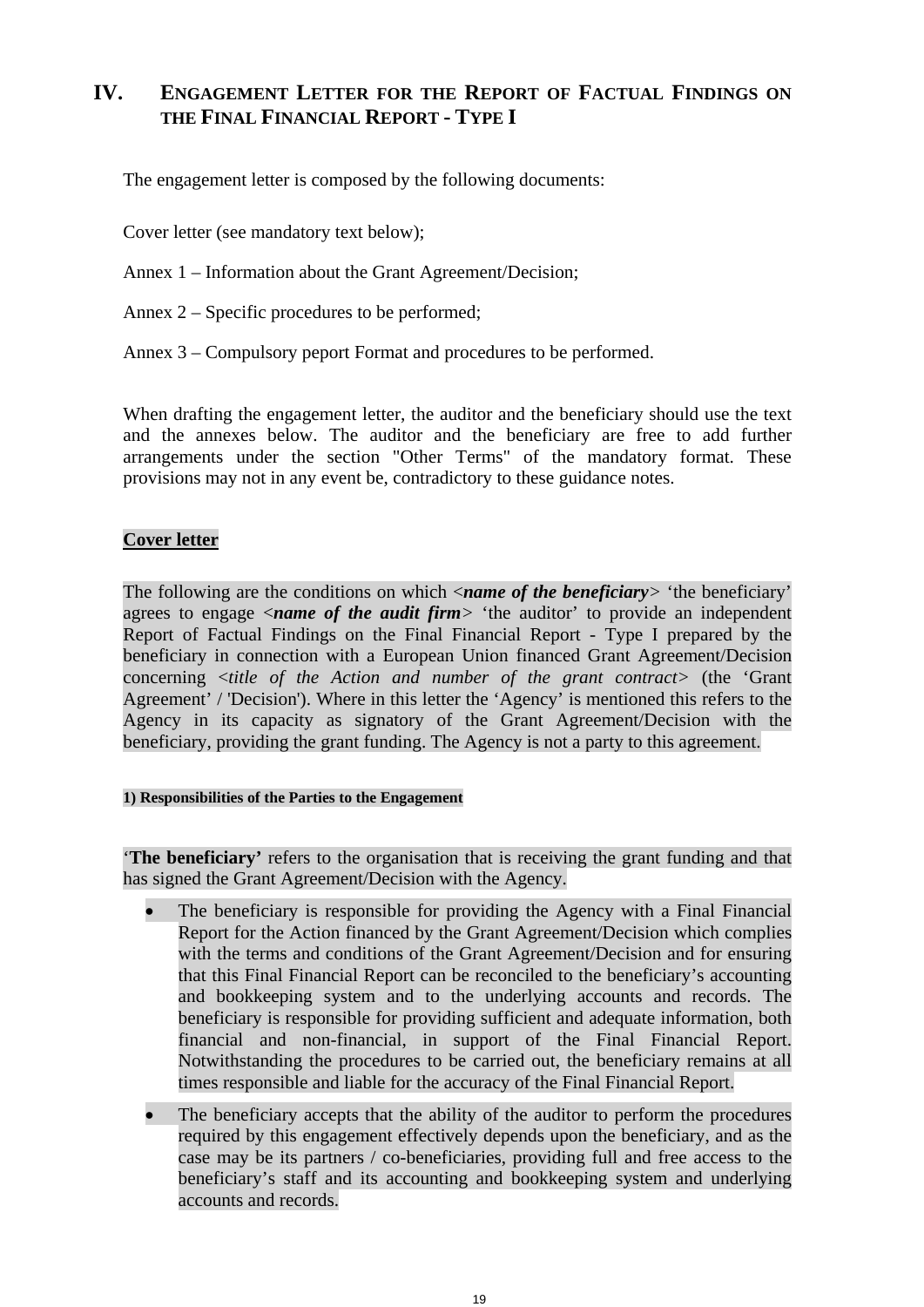'**The auditor**' refers to the auditor responsible for performing the agreed-upon procedures as specified in this letter, and for submitting an independent Report of Factual Findings to the beneficiary.

The auditor must be independent from the beneficiary. By agreeing to this engagement the auditor confirms that at least the following condition/(s) has/have been met:

- [Option 1: delete if not applicable] The auditor is qualified to carry out statutory audits of accounting documents in accordance with Directive 2006/43/EC of the European Parliament and of the Council of 17 May 2006 on statutory audits of annual accounts and consolidated accounts, amending Council Directives 78/660/EEC and 83/349/EEC and repealing Council Directive 84/253/EEC or similar national regulations.
- [Option 2: delete if not applicable] The auditor is a Competent Public Officer for which the relevant national authorities have established the legal capacity to audit the beneficiary and is not involved in the preparation of the Final Financial Report.
- [Option 3: delete if not applicable] The auditor is qualified to carry out audits of accounting documents in accordance with national legislation.

The procedures to be performed are specified by the Agency and the auditor is not responsible for the suitability and appropriateness of these procedures.

# **2) Subject of the engagement**

The subject of this engagement is the Final Financial Report in connection with the Grant Agreement/Decision <Agreement/ Decision reference number> for the period covering  $\lt$ dd Month yyyy to dd Month yyyy> and the Action entitled  $\lt$ title of the Action>, the 'Action'. Annex 1 to this letter contains information about the Grant Agreement/Decision.

# **3) Reason for the engagement**

The beneficiary is required to submit to the Agency a Report of Factual Findings on the Final Financial Report - Type I in the form of an independent certification produced by an auditor in support of the payment requested by the beneficiary in accordance with Article XX of the Grant Agreement/Decision. The Agency's Responsible Authorising Officer requires this Report as a condition for the final payment requested by the beneficiary.

# **4) Engagement type and objective**

This constitutes an engagement to perform specific agreed-upon procedures regarding an independent verification of costs claimed under the Grant Agreement/Decision. The objective of this expenditure verification is for the auditor to carry out the specific procedures listed in Annex 2 to this letter and to submit to the beneficiary a Report of Factual Findings with regard to the specific verification procedures performed. Verification means that the auditor examines the factual information in the Final Financial Report of the beneficiary.

As this engagement is not an assurance engagement, the auditor does not provide an audit opinion and expresses no assurance. The Agency assesses for itself the factual findings reported by the auditor and draws its own conclusions from these factual findings on the Final Financial Report and the payment request of the beneficiary relating thereto.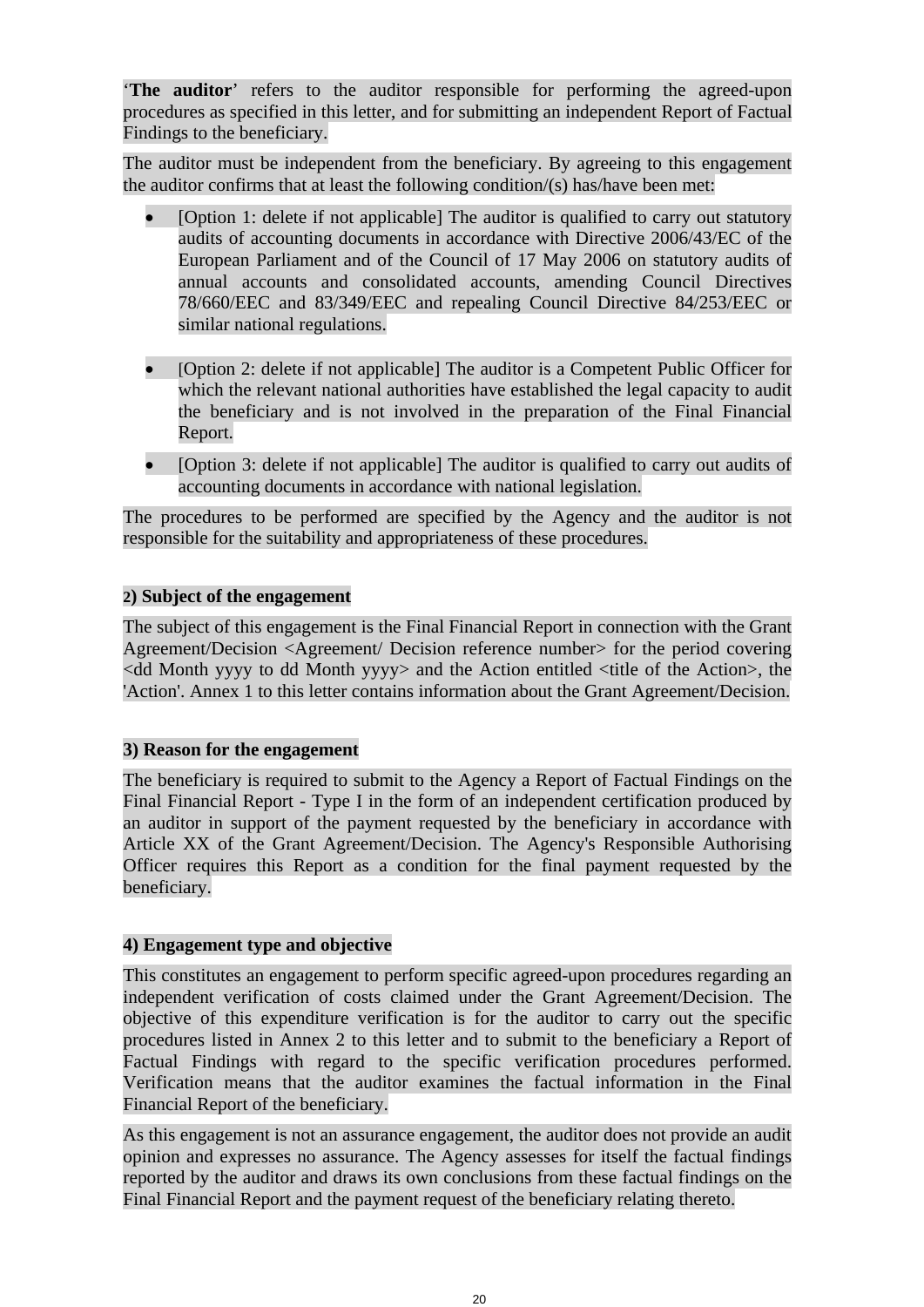The auditor shall include in his/her report the amount of the fees and travel  $\&$  subsistence reimbursement(s) received for providing the Report of Factual Findings and shall certify that no conflict of interest exists between him/her and the beneficiary in establishing the report.

# **5) Standards and ethics**

The auditor shall undertake this engagement in accordance with:

- the International Standard on Related Services ('ISRS') 4400 *Engagements to perform Agreed-upon Procedures regarding Financial Information* as promulgated by the IFAC;
- the *Code of Ethics for Professional Accountants* issued by the IFAC. Although ISRS 4400 provides that independence is not a requirement for agreed-upon procedures engagements, the Agency requires that the auditor is independent from the beneficiary and complies with the independence requirements of the *Code of Ethics for Professional Accountants*.

# **6) Procedures, evidence and documentation**

The auditor plans the work so that effective expenditure verification can be performed. The auditor performs the procedures listed in Annex 2 and applies the related guidelines ('Specific procedures to be performed'). The evidence to be used for performing the procedures in Annex 2 is all financial and non-financial information which makes it possible to examine the expenditure claimed by the beneficiary in the Final Financial Report. The auditor uses the evidence obtained from these procedures as the basis for the Report of Factual Findings. The auditor documents matters which are important in providing evidence to support the Report of Factual Findings, and evidence that the work was carried out in accordance with ISRS 4400 and the specific guidance provided by the Agency.

# **7) Reporting**

The report on this expenditure verification should describe the purpose, the agreed-upon procedures and the factual findings in sufficient detail to enable the beneficiary and the Agency to understand the nature and extent of the procedures performed by the auditor.

The use of the reporting template attached hereto (Annex 3 - Compulsory report format and procedures to be performed) is mandatory. This report must be provided by the auditor to  $\langle$  -name of the beneficiary  $\rangle$  within  $\langle$ xx; number of working days to be indicated by the beneficiary> working days after the day of signature of this engagement.

#### **8) Other Terms**

[*The beneficiary and the auditor may use this section to agree other specific terms such as auditor's fees, out of pocket expenses, liability, applicable law, etc.*]

Signature beneficiary Signature auditor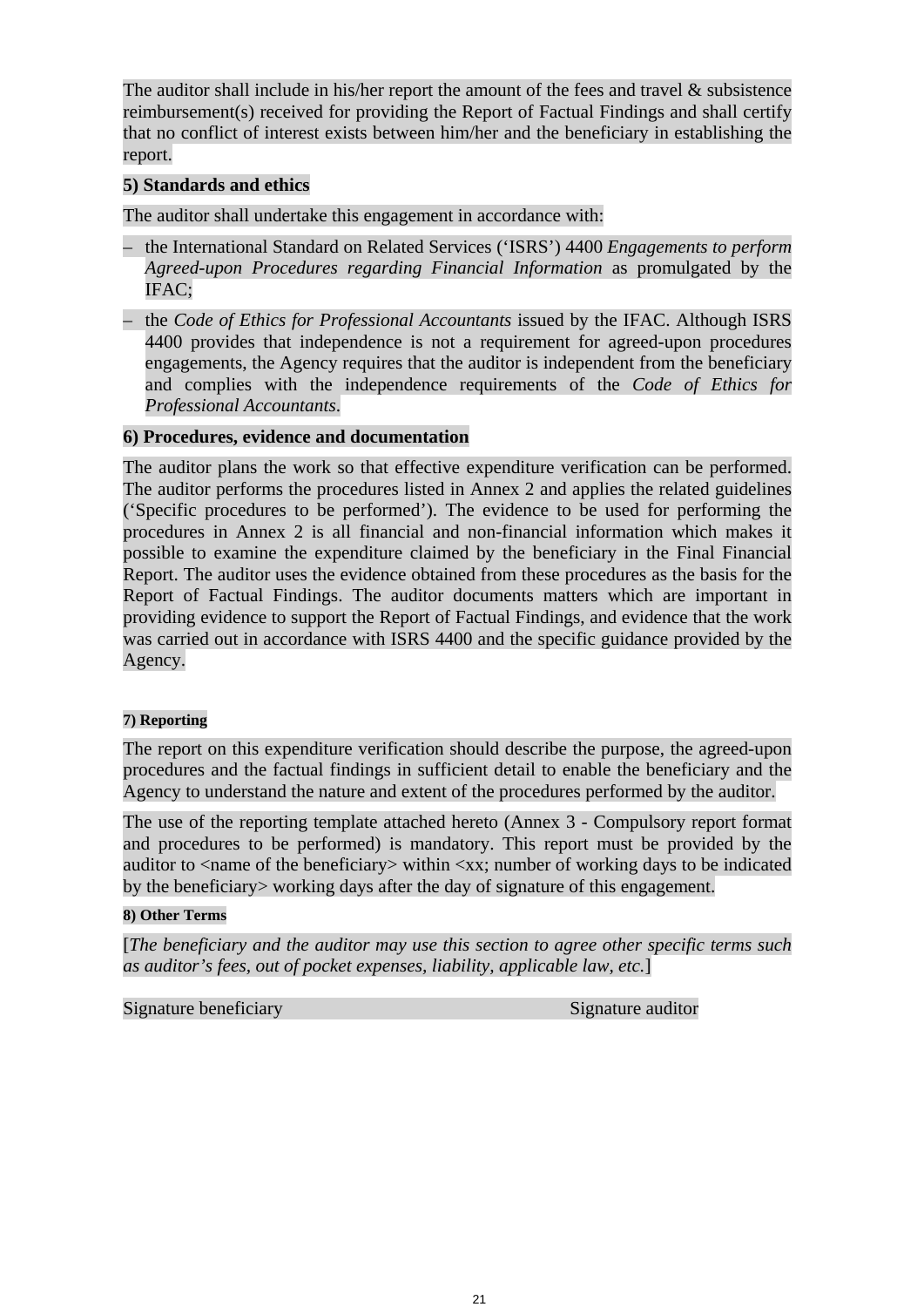# **Annex 1 – Information about the Grant Agreement/Decision**

| <b>Information about the Grant Agreement/Decision</b>                                                                 |                                                                                      |  |  |  |
|-----------------------------------------------------------------------------------------------------------------------|--------------------------------------------------------------------------------------|--|--|--|
| Reference number and date of the Grant $\vert$ <agency's reference<="" td=""><td>of<br/>the<br/>Grant</td></agency's> | of<br>the<br>Grant                                                                   |  |  |  |
| Agreement/Decision                                                                                                    | Agreement/Decision >                                                                 |  |  |  |
| Programme                                                                                                             |                                                                                      |  |  |  |
| Grant Agreement/Decision subject                                                                                      |                                                                                      |  |  |  |
| Country                                                                                                               |                                                                                      |  |  |  |
| Beneficiary                                                                                                           | < full name and address of the beneficiary as                                        |  |  |  |
|                                                                                                                       | indicated in the Grant Agreement/Decision >                                          |  |  |  |
| Start date of the Action                                                                                              |                                                                                      |  |  |  |
| End date of the Action                                                                                                |                                                                                      |  |  |  |
| Total cost of the Action                                                                                              | <amount art.="" conditions<="" i.xx="" in="" of="" special="" td="" the=""></amount> |  |  |  |
|                                                                                                                       | of the Grant Agreement/Decision>                                                     |  |  |  |
| Grant maximum amount                                                                                                  | <amount art.="" conditions<="" i.xx="" in="" of="" special="" td="" the=""></amount> |  |  |  |
|                                                                                                                       | of the Grant Agreement/Decision>                                                     |  |  |  |
| Total<br>received<br>date<br>amount<br>to<br>by<br>the                                                                | <total amount="" as="" dd.mm.yyyy="" of="" received=""></total>                      |  |  |  |
| beneficiary from Agency                                                                                               |                                                                                      |  |  |  |
| Total amount of the payment request                                                                                   |                                                                                      |  |  |  |
| Auditor                                                                                                               | < Name and address of the audit firm and                                             |  |  |  |
|                                                                                                                       | names/positions of the auditors>                                                     |  |  |  |

*[Annex to be completed by the beneficiary]*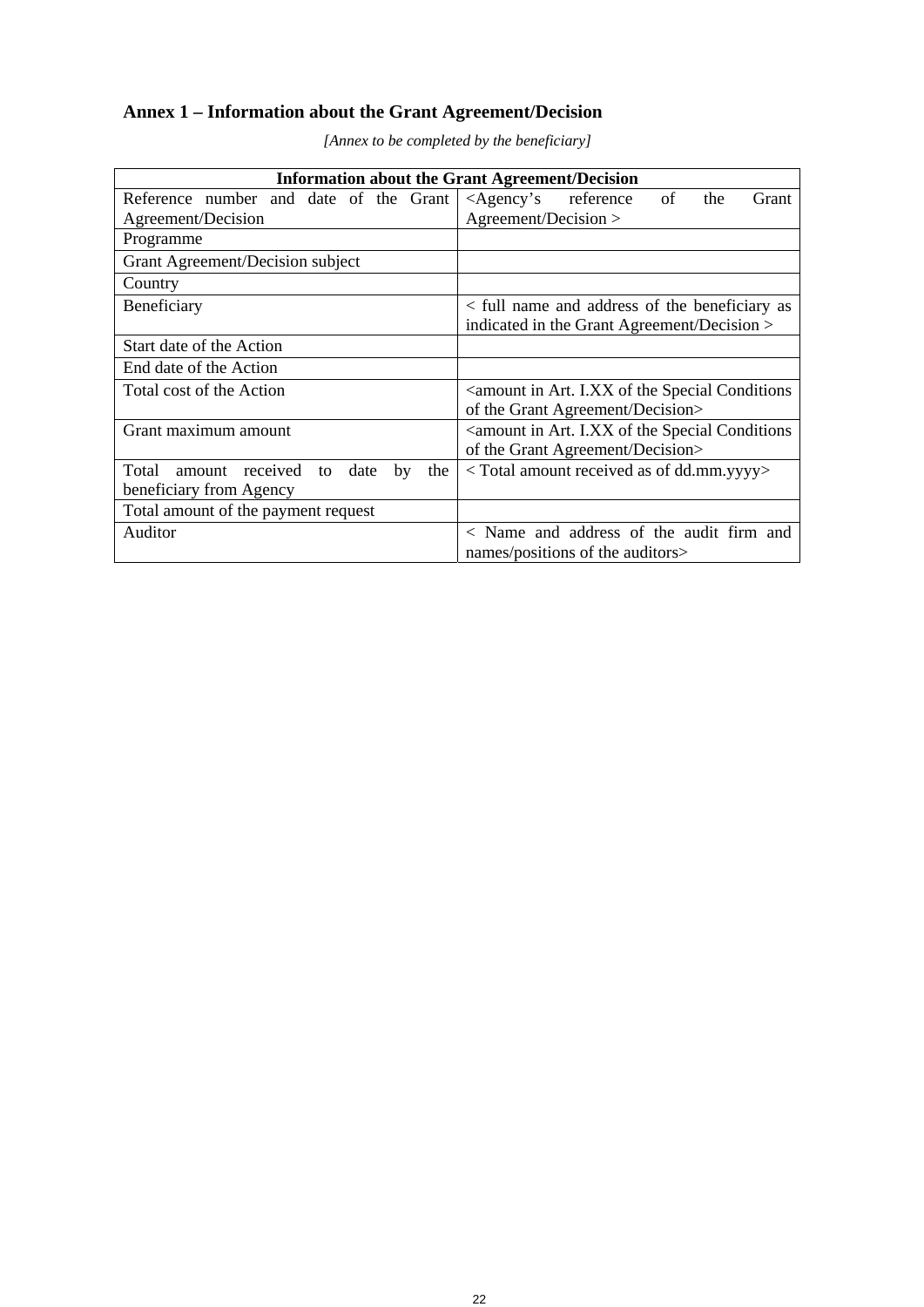# **Annex 2 - Listing of Specific Procedures to be performed**

# **I. Procedures to be carried out for the Report of Factual Findings on the Final Financial Report - Type I**

The Agency has designed these procedures in order to obtain standardised and comparable reports from all auditors, who are expected to carry out the procedures without adaptation for the particular circumstances of the beneficiary. In particular all procedures have to be carried out in full and **unaltered**.

It should be noted that the Responsible Authorising Officer will be in charge of taking the relevant decisions on the eligibility of costs declared in the Final Financial Report.

#### **II. List of Procedures to be performed and specific guidance**

# *II..1. General procedures*

 $\overline{a}$ 

#### (1) Terms and Conditions of the Grant Agreement/Decision

The auditor obtains an understanding of the terms and conditions of the Grant Agreement/Decision by reviewing:

- a signed copy of the Grant Agreement/Decision, its annexes and other relevant information. Particular attention should be paid to the Description of the Action and the Budget;
- the Final Report (which includes a narrative and a financial section).

The auditor should also verify that the budget in the Final Financial Report corresponds<sup>18</sup> to the budget of the Grant Agreement/Decision and whether there have been amendments to the Grant Agreement/Decision.

Particular attention should be paid to the amendment having an impact on the budget and/or eligibility period.

- (2) Final Financial Report for the Grant Agreement/Decision
	- The Final Financial Report must conform to the model in Annex XX of the Grant Agreement/Decision;
	- The Final Financial Report should cover the Action or the Work Programme as a whole, regardless of which part of it is financed by the Agency.

<sup>18</sup> Some degrees of flexibility in the implementation of the budget are allowed. The rule proposed in the grant agreement/decision is that changes of up to 10% of each item/heading (+ or -) are allowed without amendment, and will remain eligible. Please verify the rule in the grant agreement/decision (some grant agreements/decisions have 15% or 20% flexibility). Any changes within the limit specified in the grant agreement/decision didn't require the beneficiary's request for amending the grant agreement/decision.

Changes above the limit did require an amendment of the budget annexed to the grant agreement/decision. If such request was not approved by the Agency, the costs exceeding the limit should be considered ineligible.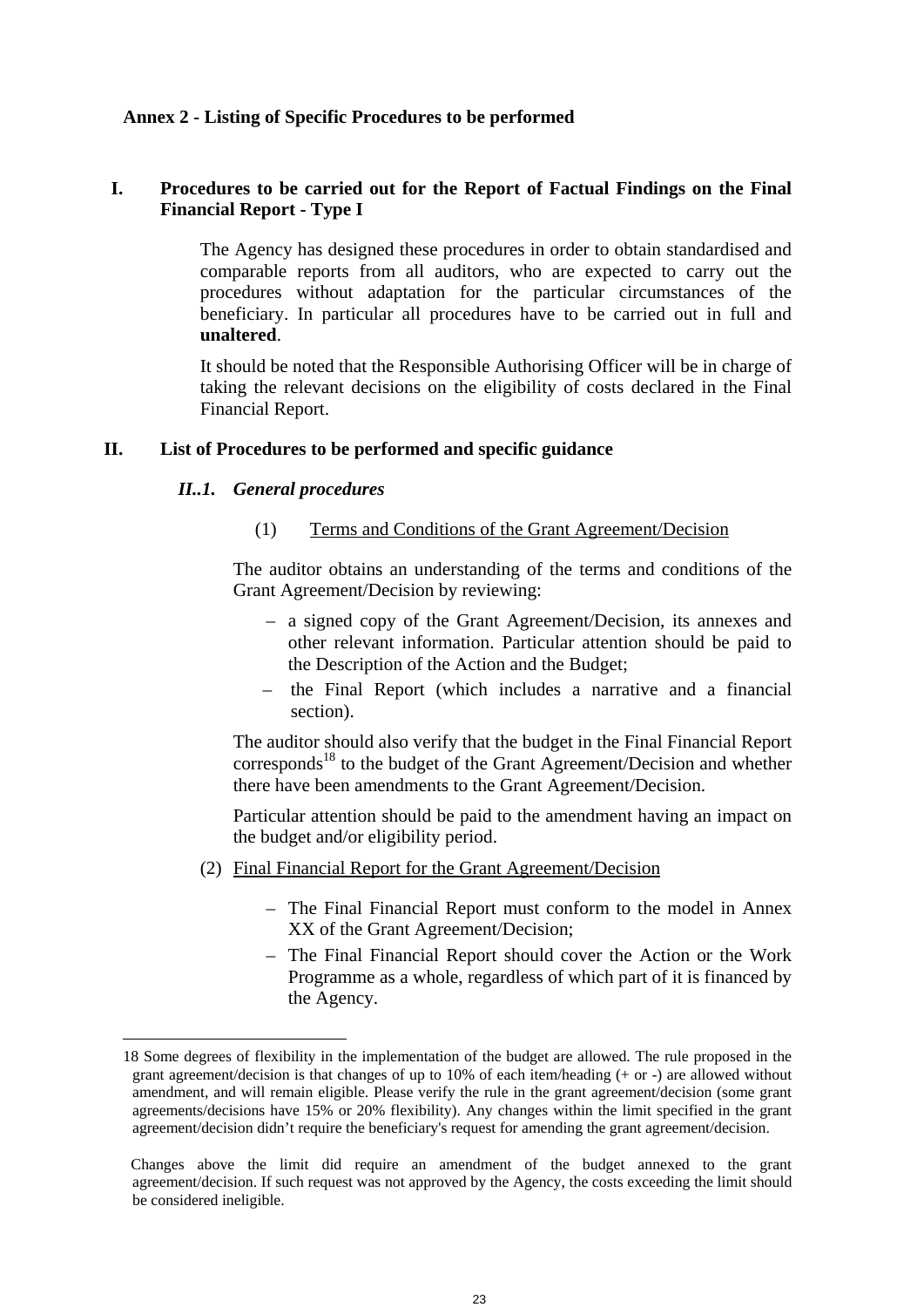#### (3) Rules for Accounting and Record Keeping

- The auditor examines whether the beneficiary has complied with the rules for accounting and record keeping in accordance with Article XX of the General Conditions of the Grant Agreement/Decision;
- The accounts kept by the beneficiary for the implementation of the Action must be accurate, up-to-date and exhaustive (including all expenditure and income);
- The auditor examines whether the beneficiary has a double-entry book-keeping system;
- The income and expenditure relating to the Action must be easily identifiable and verifiable.

The auditor is only required to perform the four procedures listed above on the beneficiary's accounting system and records i.e. there is **no requirement to test the co-beneficiaries/ project partners' accounting systems as well**. However, one would expect to see evidence of transactions between the coordinating beneficiary and cobeneficiaries/ partners recorded in the accounting system of the coordinating beneficiary e.g. transfers of project funds between the two entities. Note, however, that supporting documentation from cobeneficiaries/ partners such as invoices and payslips are still required for verification (please see Section II.3.2 below).

#### *II..2. Verification evidence*

The beneficiary will allow the auditor to carry out verifications on the basis of supporting documents for the accounts, accounting documents and any other document relevant to the financing of the Action.

The beneficiary will allow the auditor access to all documents concerning the technical and financial management of the Action (Article XX of the General Conditions). **It should also be noted further that it is the beneficiary's responsibility to obtain the accounting documents necessary to enable the auditor to verify costs incurred by cobeneficiaries/ project partners.**

Supporting documentation must be available in the form of original documents for the beneficiary (or certified copies of originals for the cobeneficiaries) rather than photocopies or facsimiles.

Annex XX of the Grant Agreement/Decision provides a list of the types and nature of evidence that the auditor will often find in expenditure verifications.[paragraph to be deleted where such guidance/ Annex does not exist]

If the auditor encounters any discrepancies/exceptions in carrying out the performance of the procedures detailed in these guidance notes, e.g. missing supporting documentation, the general rule is for the cost item to be corrected in the Final Financial Report to be submitted to the Agency, i.e. the applicable cost is excluded from the Final Financial Report.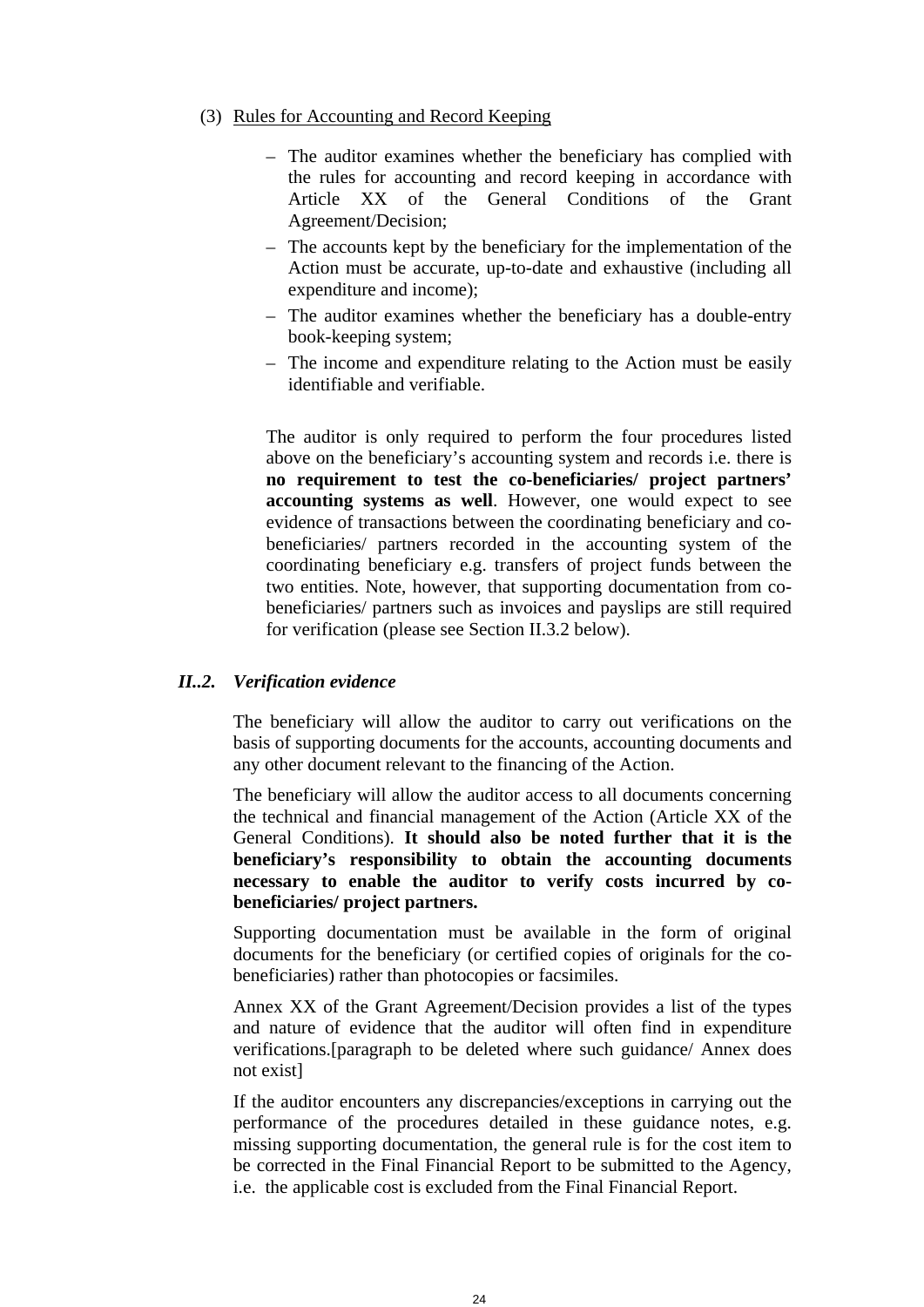There will be many instances where a discrepancy/ exception is not easily rectified by excluding it from the Final Financial Report, for example noncompliant<sup> $19$ </sup> sub-contracting costs or costs incurred during the eligibility period but not yet paid at the date of submission of the Final Financial Report or incurred after the end of eligibility (e.g. cost of audit report). In such instances, the auditor should report this in the dedicated section of report format (see Section IV of this guidance).

Section II.3 contains some specific instances where the auditor is required to report any deviations in the report format irrespective of the fact that the resulting financial errors would have already been corrected in the Final Financial Report, e.g. exchange rates differences or errors in staff time recording.

Where the auditor is in any doubt as to how to deal with a discrepancy/ exception, it is recommended that it is reported in the dedicated section of the report format and with a sufficient amount of detail that would allow the Agency to be able to make a decision on the issue.

# *II..3. Procedures to verify the expenditure*

The following substantive procedures are required to be performed by the auditor to verify expenditure.

(1) All costs are justified by the relevant supporting documents

The auditor verifies, for each expenditure item, that the criteria set out below have been met.

– Costs actually incurred (Article XX of the Grant Agreement/Decision):

The auditor verifies that the items declared in the Final Financial Report were actually incurred by and pertain to the beneficiary. For this purpose the auditor examines supporting documentation (e.g. invoices, contracts) and proof of payment. The auditor verifies that the monetary value of the all expenditure items agrees with underlying documents (e.g. invoices, payroll documents)

– Exchange Rates (Article XX of the Grant Agreement/Decision):

The auditor verifies that expenses incurred in a currency other than Euro have been converted in accordance with the provisions of Article XX of the Grant Agreement/Decision. Where the beneficiary is required to use the website of the Commission, this refers to InforEuro<sup>20</sup>.

– Cut-off - Implementation period (Article XX of the Grant Agreement/Decision):

The auditor verifies that the items were incurred during the period of implementation or the eligibility in accordance with Article XX of the Grant Agreement/Decision. Invoices related to the eligibility

<sup>&</sup>lt;sup>19</sup> Non-compliant means that the sub-contracting costs doesn't respect the Guidelines set in the Grant Agreement/Decision, e.g. the required number quotes for the service to be rendered are missing.

<sup>20</sup> http://ec.europa.eu/budget/contracts\_grants/info\_contracts/inforeuro/inforeuro\_en.cfm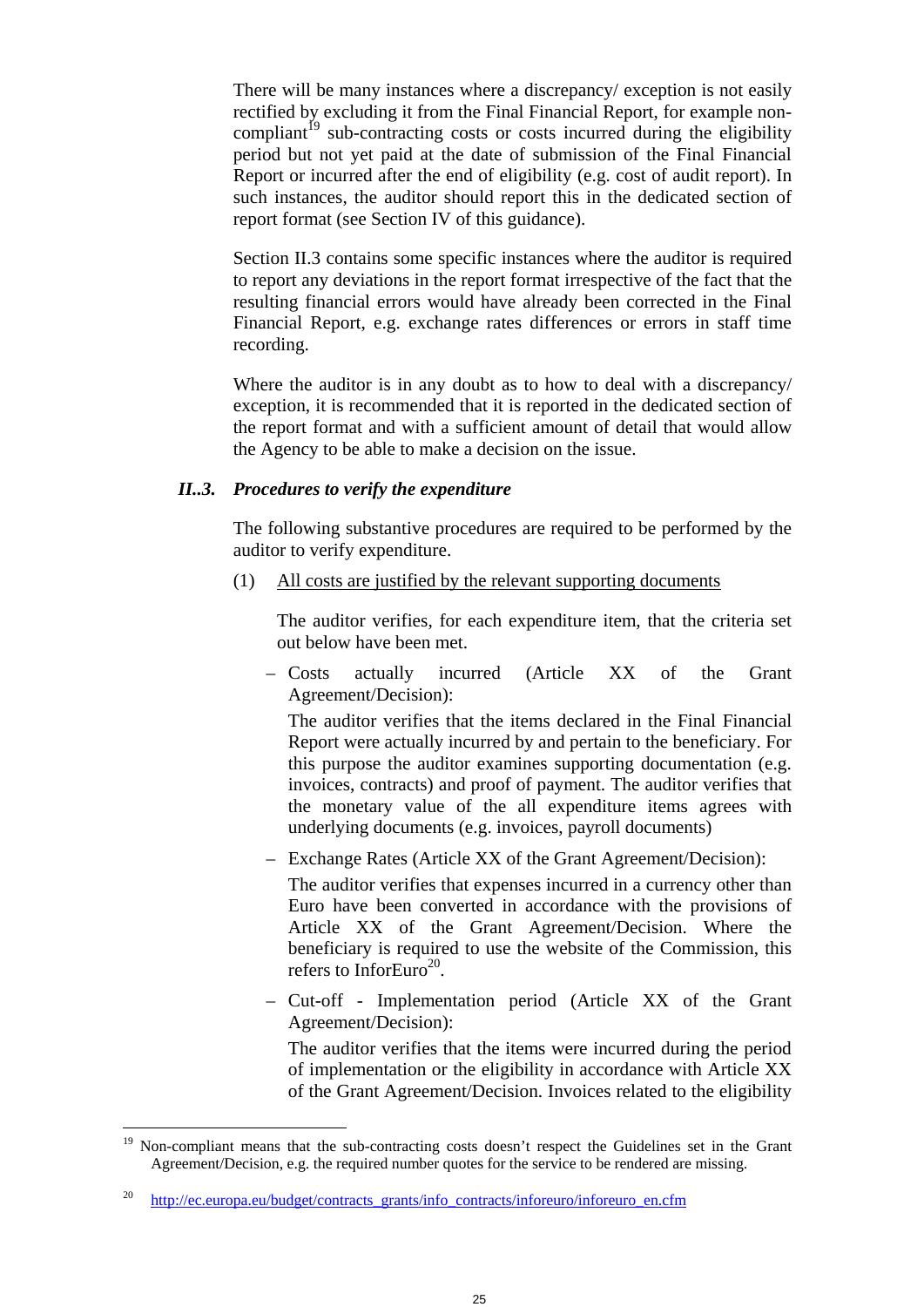period but not yet paid at the date of submission of the Final Financial Report as well as those costs incurred after the end of the eligibility period should be detailed in the dedicated section of the report format (see Section IV of this guidance).

– Compliance with sub-contracting and procurement rules (Article XX of the Grant Agreement/Decision)::

Where applicable, the auditor examines which procurement rules (as provided for the Grant Agreement/Decision) apply for any given expenditure (sub) heading, class of expenditure or expenditure item. The auditor verifies whether the expenditure was incurred in accordance with such rules by examining the underlying documents for the procurement and purchase process, e.g. tenders/quotes. Where the auditor finds instances of noncompliance with procurement rules, the nature of the case and the details of the costs should be included in the dedicated section of the report format (see Section IV of this guidance).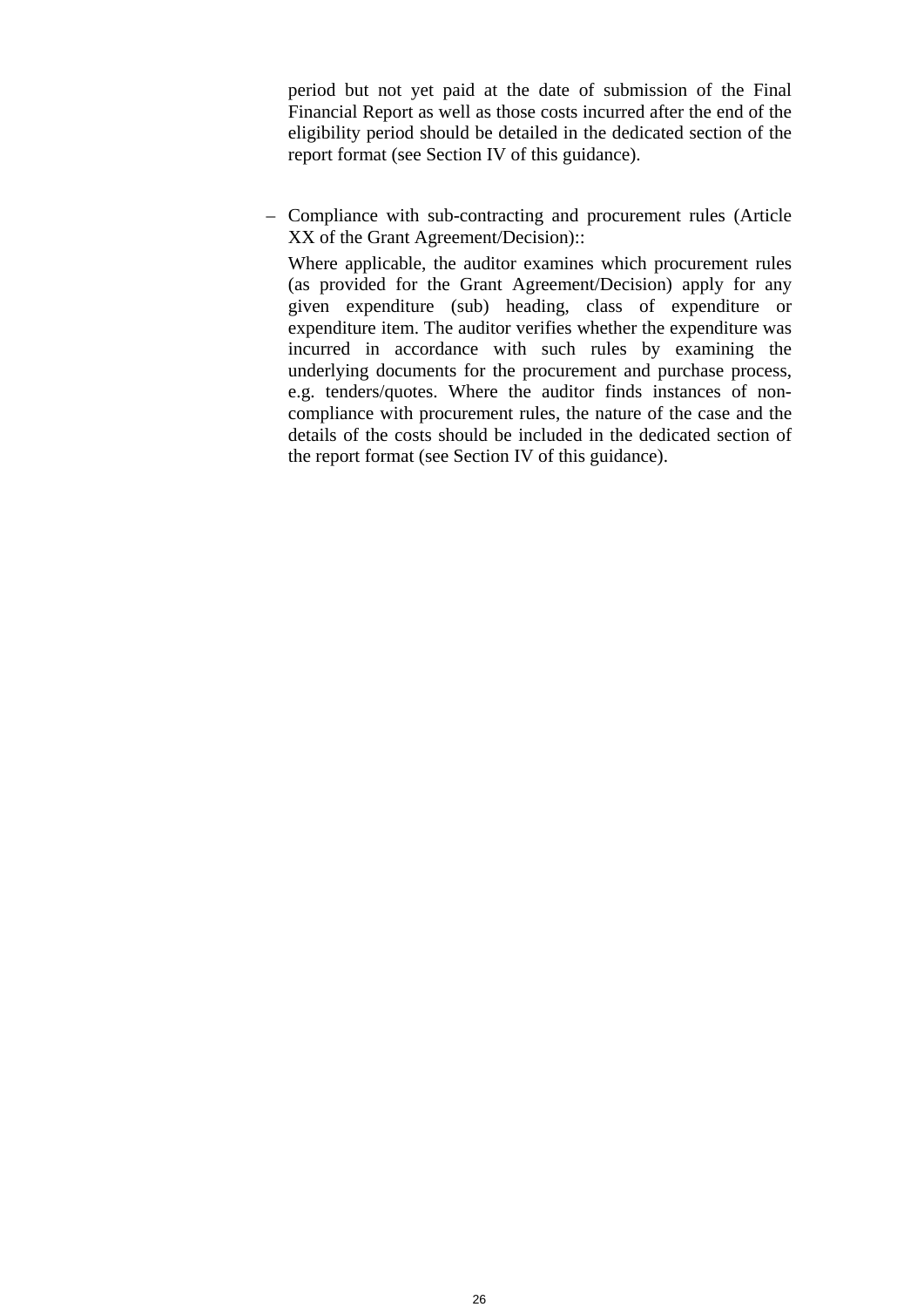#### (2) Direct costs (Article XX of the Grant Agreement/Decision):

In addition to carrying out the procedures listed above in point (1), the following procedures need to be performed by the auditor for the specific cost categories listed below.

*(c)* Staff costs

The auditor verifies that the relevant supporting documents for Staff costs are available and that costs claimed in the Final Financial Report are accurate.

Specifically, the auditor verifies:

 the existence of an employment contract (permanent or temporary) in accordance with relevant national legislation;

 that Staff costs claimed in the Final Financial Report are supported by payslips;

 the time recording of employees (paper/computer, daily/weekly/monthly, signed, authorised). If applicable, this verification might be done by checking the timesheets justifying the number of working days claimed;

 that costs attributable to the project are calculated accurately i.e. the daily rate is correct.

Reminder: for the co-beneficiaries it will be sufficient, for the coordinator, to provide the auditor with the certified copies of staff supporting documents (e.g. payslips).

# **Which documents should the beneficiary prepare for the auditor?**

- Employment contracts for the staff in question;
- Payslips;
- Time recording of employees (e.g. time sheets if applicable);
- Detailed calculations supporting the daily cost claimed in the Final Financial Report.

Reminder: for the co-beneficiaries it will be sufficient, for the coordinator, to provide the auditor with the certified copies of staff supporting documents (e.g. payslips).

# **(i) Specific considerations for time recording**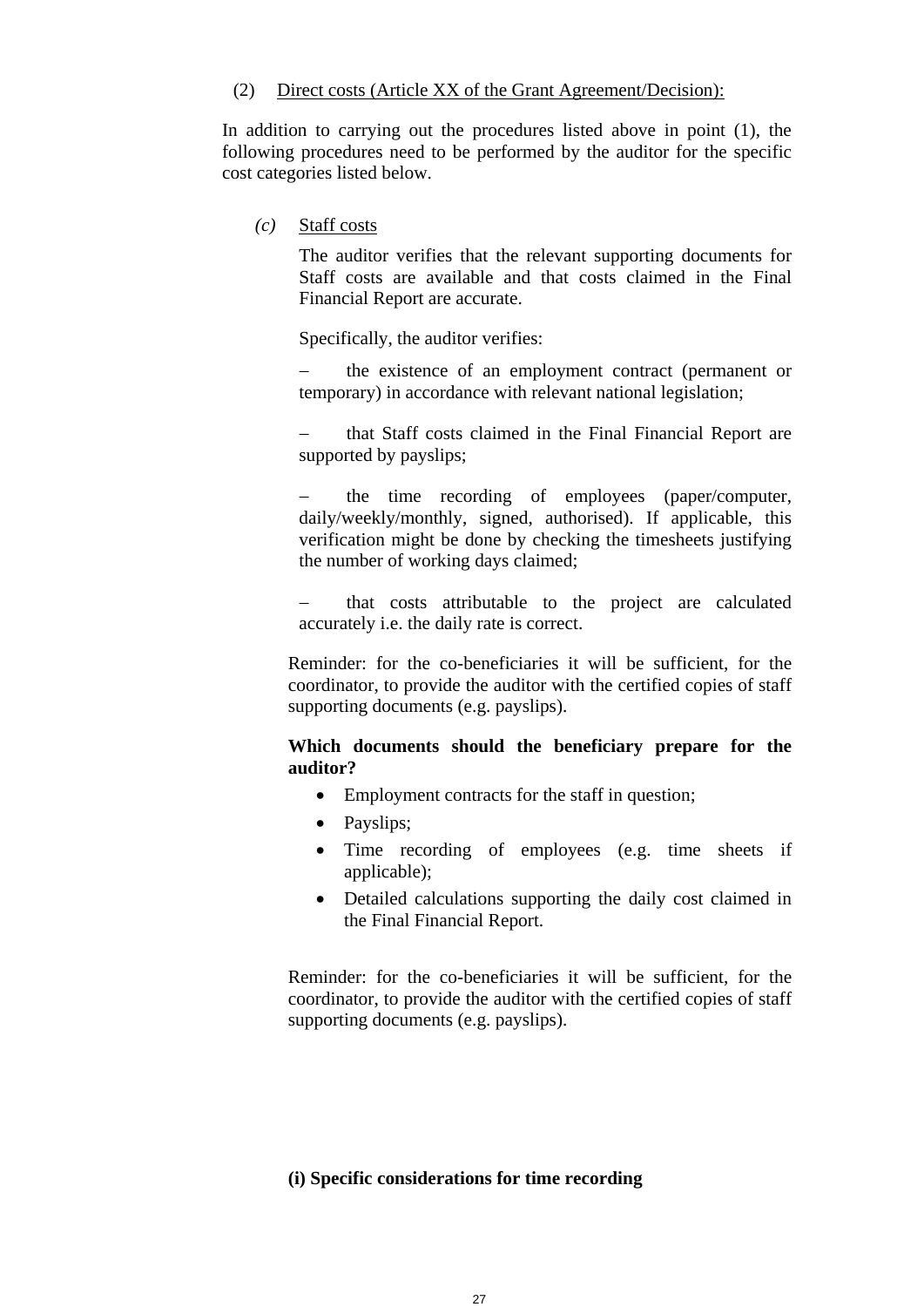# **What is the objective of the time recording check?**

This procedure will provide the Agency with the information it needs to assess whether the recording of project time is in line with the costs charged for staff working on the Action.

Normally, time recording should be carried out regularly and authorised by the project manager to ensure that the time worked on the Action can be traced and charged correctly. For the employees declared in the Final Financial Report, the hours charged to the Action should have been accurately recorded in the time recording system. Any discrepancies between the amount charged to the Action and the amount in the recording system (or the absence of a recording system) should be recorded in the dedicated section of the report format (see Section IV of this guidance) and, where possible, the discrepancy should be corrected directly in the Final Financial Report.

# **Which documents should the beneficiary prepare for the auditor for the time recording check?**

The beneficiary should provide a description of the time-recording system and, for the employees declared in the Final Financial Report, make available all the time sheets<sup>21</sup> or provide full access to the computer system which records the time of the employees. The auditor should be able to trace the time charged to the time records of each individual employee.

The auditor also verifies the daily rate by dividing the actual personnel costs by the actual working  $days^{22}$ , and then comparing it to the daily rate charged by the beneficiary.

Reminder: for the co-beneficiaries it will be sufficient, for the coordinator, to provide the auditor with the certified copies of staff supporting documents (e.g. payslips).

# **(ii) Specific considerations for the Staff cost reconciliation**

The auditor verifies the daily rate by dividing the actual personnel costs by the actual working days<sup>23</sup>, and then comparing it to the daily rate charged by the beneficiary.

# **What is the objective of this procedure for Staff cost reconciliation?**

The objective of this check is to verify that the daily rates being charged have been correctly calculated from the actual underlying cost information for the period in question, namely the costs to the employer (salary / wages including benefits and other employment

<sup>&</sup>lt;sup>21</sup> For the Tempus Programme please refer to the "Staff Conventions".

<sup>&</sup>lt;sup>23</sup> See 'Glossary' for definition of 'Staff working time (working days)'.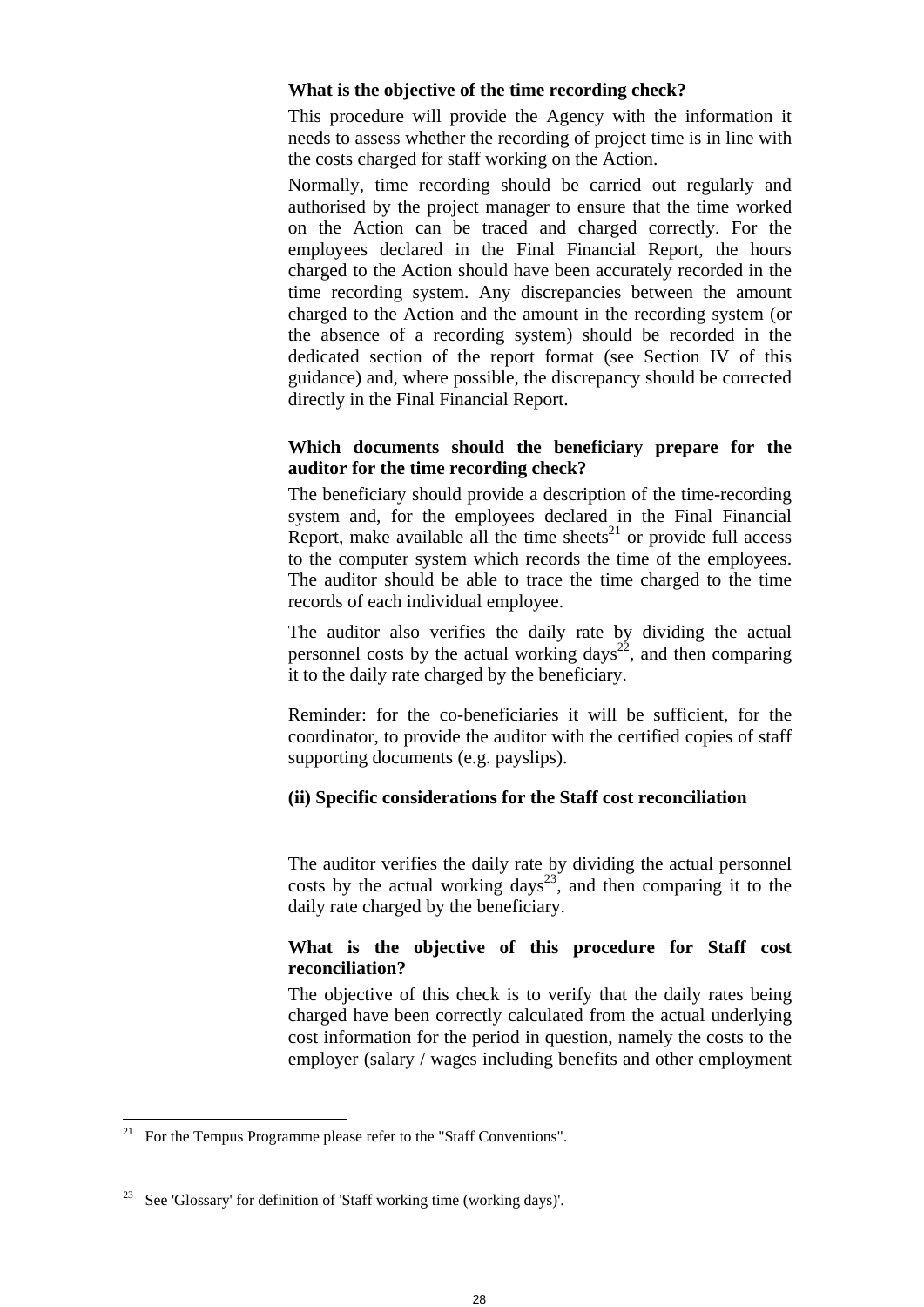costs), divided by the number of working days with a reconciliation of the payroll information to the accounting records and payments.

# **Which documents should the beneficiary prepare for the auditor for Staff cost reconciliation?**

The actual payroll information for the period in question (base salary, benefits of all kinds, pension contributions, employers' payroll taxes, social security contribution, etc.) and working days<sup>24</sup> figures used to calculate the daily rates. The beneficiary should also provide a reconciliation/calculation showing how the daily rates were calculated from the payroll information.

If the working days or costs of personnel cannot be identified *or justified by the beneficiary*, the related costs should not be included in the Final Financial Report.

Reminder: for the co-beneficiaries it will be sufficient, for the coordinator, to provide the auditor with the certified copies of staff supporting documents (e.g. payslips).

#### *(d)* Other direct costs

For the purpose of these guidance notes, the heading 'Other direct costs' refers generically to all direct cost categories within the approved budget other than Staff costs, for example, travel & subsistence, equipment or production & dissemination costs, etc. <List to be customised according to the Programme>.

# **Which documents should the beneficiary prepare for the auditor?**

For most transactions in these cost categories, it should be sufficient proof of expenditure if the beneficiary has kept original third-party invoices (or certified copies for co-beneficiaries).

For air travel costs, it is noted further that flight tickets and boarding passes may represent suitable documentation where both the cost of the trip and passengers' names/ dates/ start point & destination are evident.

For subsistence costs, reimbursement may be on the basis of actual costs (reimbursement of hotel invoices and restaurant receipts) or daily allowances as stated in Chapters XX and XX of the Administrative and Financial Handbook/Programme Guide (delete if not applicable). The beneficiary should prepare supporting documentation or calculations of daily allowances, whichever is appropriate. The daily allowances rate to be applied is the one from the destination country e.g. the country in which accommodation costs are incurred. For information on charging subsistence costs for non-staff members please refer to the

<sup>24</sup> See 'Glossary' for a description of 'working days'.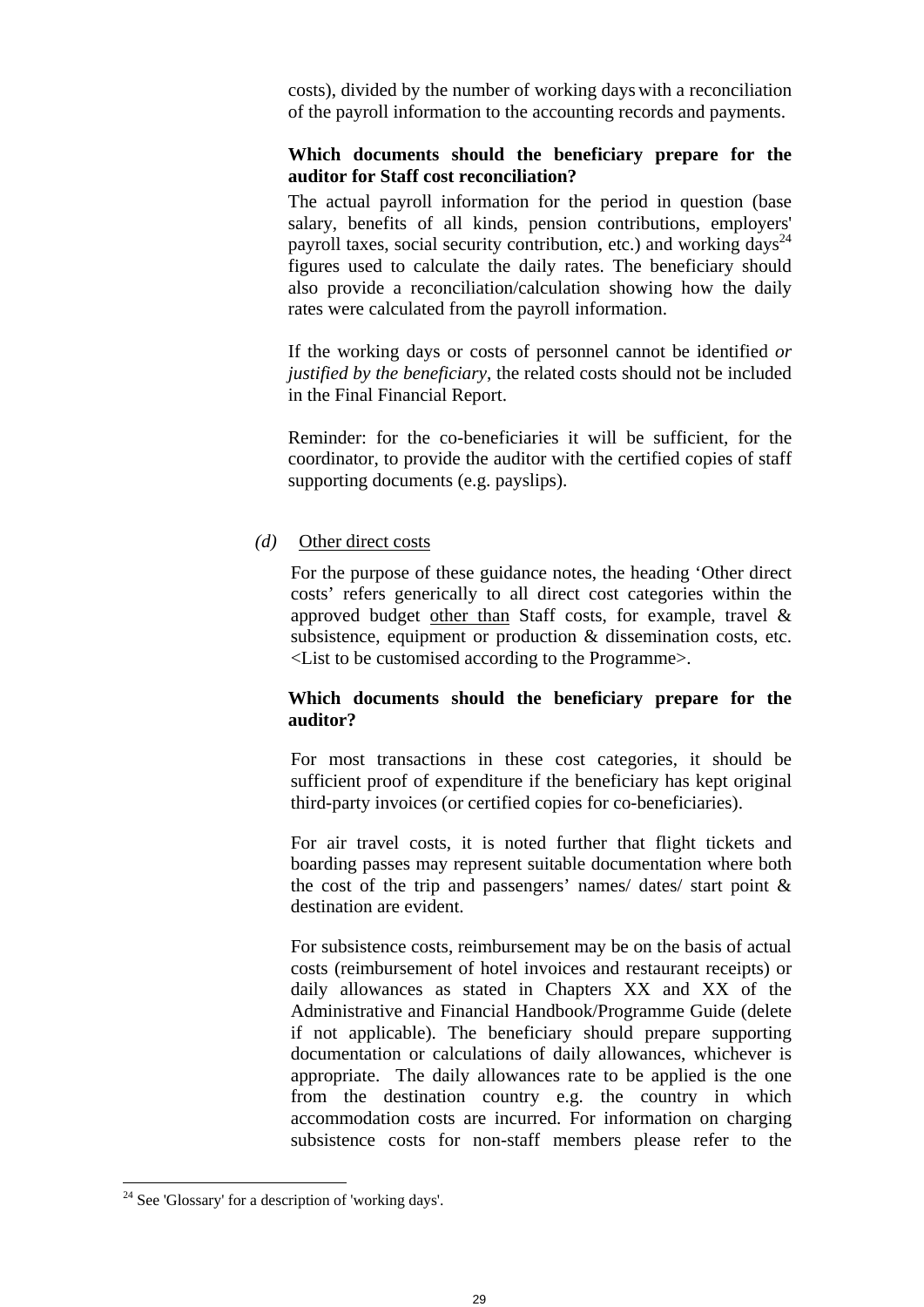Chapters XX and XX of the Administrative and Financial Handbook/Programme Guide (delete if not applicable).

In either case, proof of attendance and overnight accommodation will be required to substantiate the costs declared.

It is recommended that the beneficiary and auditor refer to Chapters XX and XX of the Administrative and Financial Handbook/Programme Guide for detailed guidance documentary requirements for each category of 'Other direct costs'.

(3) Indirect Costs (Article XX)

For flat rate indirect costs: no checks need to be carried out by the auditor.

#### **This paragraph applies only to Grants for an Action as in the Operating Grants there are not indirect costs.**

(4) Contributions in kind (Article XX) [delete if not applicable]

If contributions in kind are provide for they must be indicated and valued in the budget for the Action and/or in the Grant Agreement/Decision.

The auditor verifies that the values declared in the Final Financial Report match the values entered in the initial budget.

The auditor verifies that the values entered for the contributions in kind in the Final Financial Report are correct.

#### *II..4. Procedures to verify revenues*

The auditor examines whether revenues which should be attributed to the Action (including inter alia grants and funding received from other donors, revenue generated by the Action, contributions in kind) have been allocated to the Action and disclosed in the Final Financial Report. For this purpose the auditor should consult the beneficiary and examines documentation obtained from the beneficiary, e.g. income accounts in the General Ledger<sup>25</sup>.

<sup>25</sup> See 'Glossary' for definition of 'General Ledger'.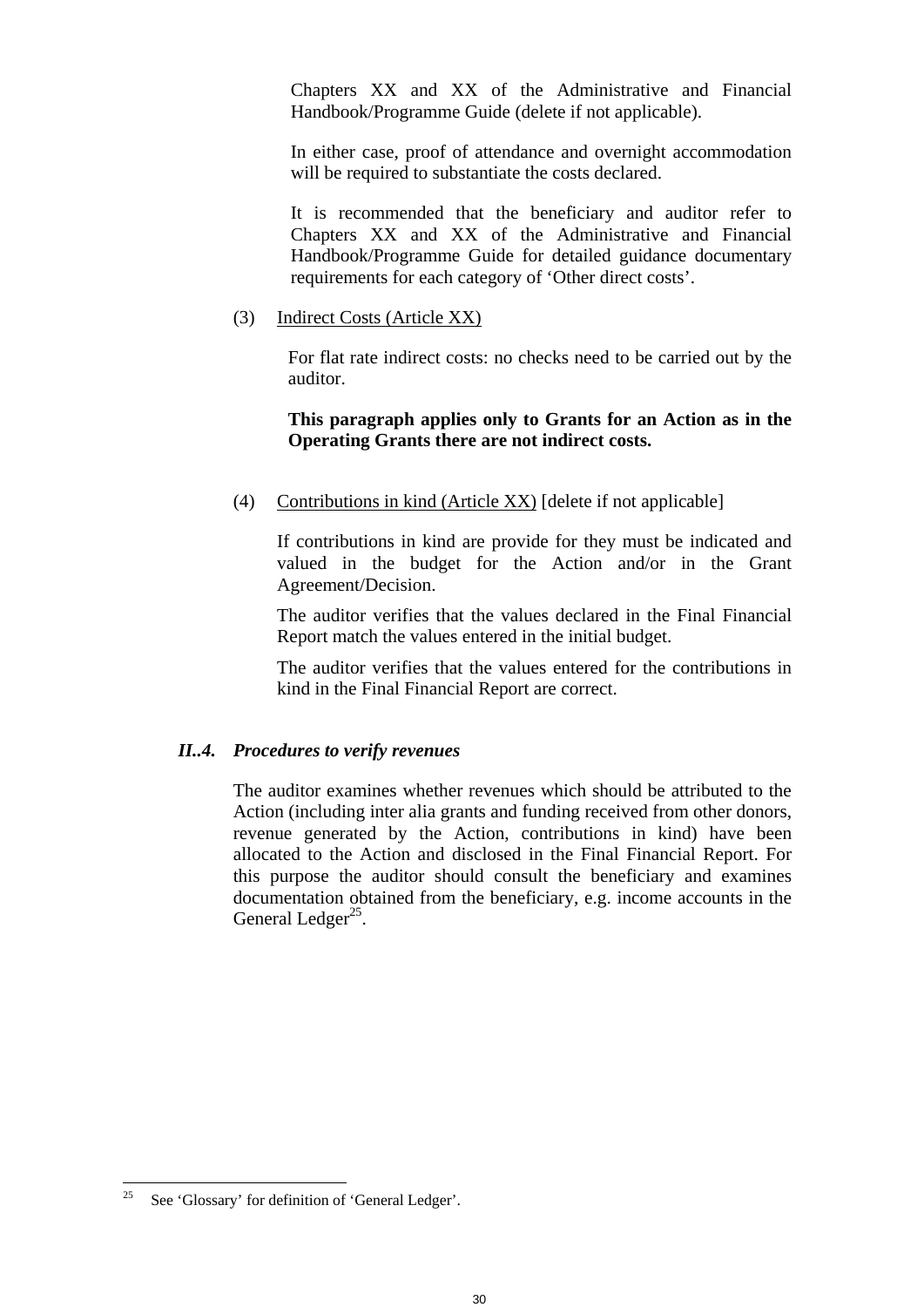# **Annex 3 - Compulsory Report Format and Procedures to be Performed**

#### *To be printed on letterhead paper of the auditor*

# **Independent Report of Factual Findings on costs claimed under a Grant Agreement/Decision financed under the <insert name> Programme**

 $\langle$ Name of contact person $(s)$ >,  $\langle$  Position> < Beneficiary's name> <Address> <dd Month yyyy>

In accordance with the terms of our engagement letter dated <dd Month yyyy> with <name of the beneficiary> hereinafter referred to as "the beneficiary", we hereby provide our Independent Report of Factual Findings ("the Report"), as specified below.

# **Objective**

We *[legal name of the audit firm]*, established in *[full address/city/province/country]*  represented for signature of this Report by [*[name and function of an authorised representative]*, have performed agreed-upon procedures regarding the costs declared in the Final Financial Report of [*name of beneficiary*], the beneficiary, to which this Report is attached, and which is to be presented to the Education, Audiovisual and Culture Executive Agency, hereinafter referred to as "the Agency", under Grant Agreement/Decision *[Grant Agreement/Decision reference number]* for the following period *[insert period covered by the Final Financial Report].* This engagement involved performing the procedures listed in Annex 2 of the engagement letter, the results of which the Agency uses to draw conclusions as to the eligibility of the costs claimed.

# **Standards and ethics**

Our engagement was undertaken in accordance with:

- the specific guidance provided by Agency;

- International Standard on Related Services ('ISRS') 4400 *Engagements to perform Agreed-upon Procedures regarding Financial Information* as promulgated by the International Federation of Accountants ('IFAC');

- the *Code of Ethics for Professional Accountants* issued by the IFAC. Although ISRS 4400 provides that independence is not a requirement for agreed-upon procedures engagements, the Agency requires that the auditor also complies with the independence requirements of the *Code of Ethics for Professional Accountants.*

# **Procedures performed**

As requested, we have only performed the procedures listed in Annex 2 to the engagement letter.

These procedures have been determined solely by the Agency and were performed solely to assist the Agency in evaluating whether the expenditure claimed by the beneficiary in the accompanying Final Financial Report has been claimed in accordance with the Grant Agreement/Decision. The auditor is not responsible for the suitability and appropriateness of these procedures.

Because the procedures performed by us did not constitute either an audit or a review made in accordance with International Standards on Auditing or International Standards on Review Engagements, we do not express any assurance on the Final Financial Report.

Had we performed additional procedures or had we performed an audit or review of the Final Financial Report of the beneficiary in accordance with International Standards on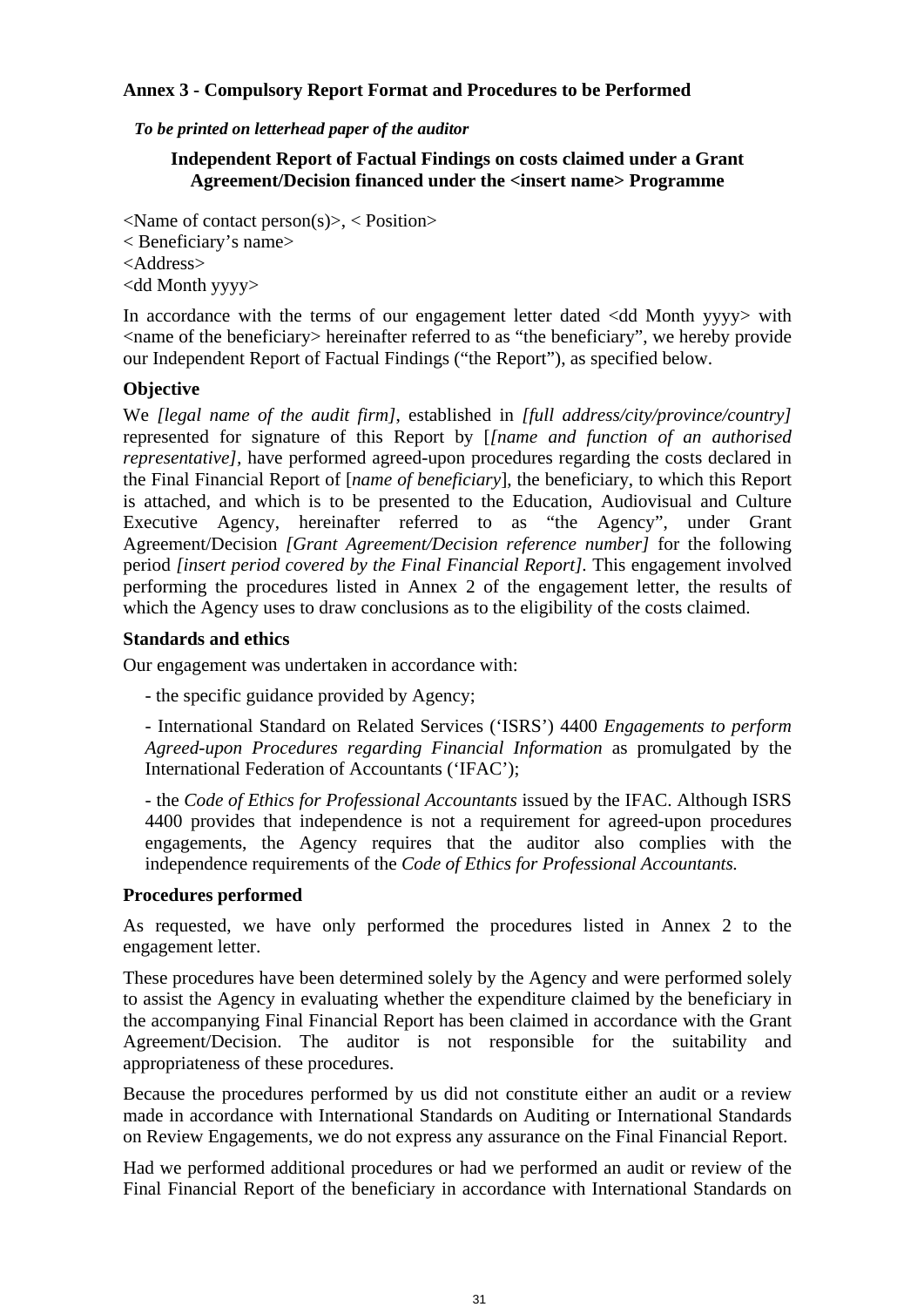Auditing, other matters might have come to our attention that would have been reported to you.

# **Sources of information**

The Report sets out information provided to us by the management of the beneficiary in response to specific questions or as obtained and extracted from the beneficiary's information and accounting systems.

# **Factual findings**

The above-mentioned Final Financial Report was examined and all procedures specified in Annex 2 to our engagement letter were carried out.

The total expenditure which is the subject of this expenditure verification amounts to EUR<xxxxxx>.

On the basis of the results of these procedures, we found that the total expenditure declared in the Final Financial Report has been justified to us by the beneficiary with the relevant documentation as foreseen in Annex 2 to the engagement letter.

<We report the details of the exceptions which result from the procedures that we performed in Annex of this Report.>

# **Exceptions [delete if not applicable, i.e. no exceptions have been identified]**

# **i) Cases of non-compliance:**

a) Staff costs: please report any discrepancies between the amount of time charged to the Action and the amount in the recording system

b) Exchange rate: please report any discrepancies between the amount of expenditure incurred in a currency other than Euro and the related value declared in the Final Financial Report

c) Eligibility period: please report details of invoices related to the eligibility period but not yet paid at the date of submission of the Final Financial Report as well as those costs incurred after the end of the eligibility period

d) Sub-contracting/ procurement: please report the nature of the non-compliance and details of the costs affected

e) Other direct costs: please report the nature of the non-compliance and details of the costs affected

*For all instances, please provide sufficient details on the issues concerned, e.g. amount of transaction, date of transaction, invoice or reference number, name of supplier.* 

# **ii) Additional information for the consideration of the Agency**